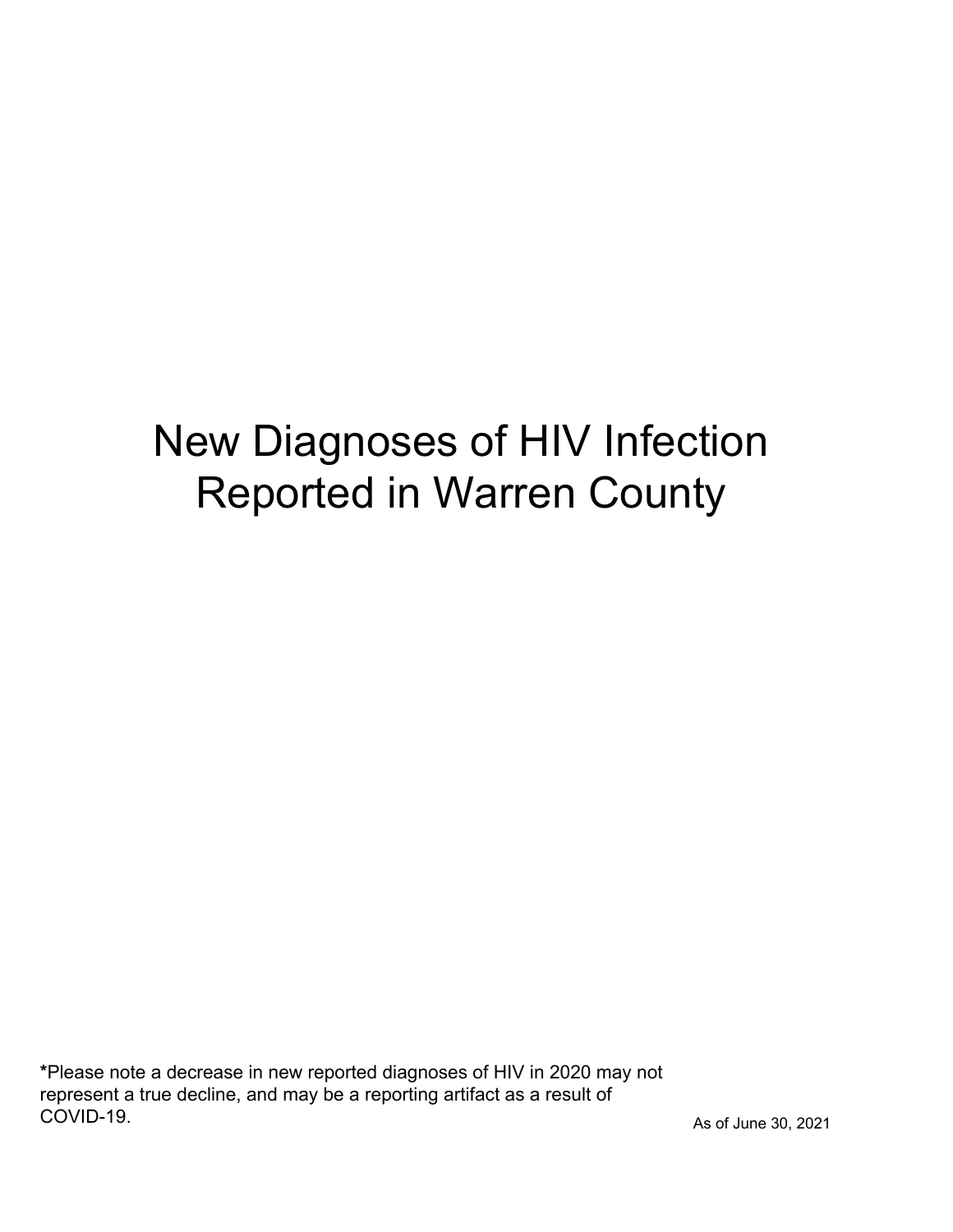#### **Reported new diagnoses of HIV infection in 2020 by disease status and selected characteristics, Warren County**

|                                              |                   | 2020 diagnosis of HIV   |                          |     |                       |     | <b>Disease Status</b> |                |             |
|----------------------------------------------|-------------------|-------------------------|--------------------------|-----|-----------------------|-----|-----------------------|----------------|-------------|
|                                              |                   | infection               |                          |     | <b>HIV (not AIDS)</b> |     | HIV & later AIDS      |                | <b>AIDS</b> |
| Characteristic                               | Rate <sup>a</sup> | No.                     | $\%$                     | No. | $\%$                  | No. | $\%$                  | No.            | $\%$        |
| Sex at birth                                 |                   |                         |                          |     |                       |     |                       |                |             |
| Males                                        | 7.5               | 9                       | 100%                     | 6   | 100%                  | 1   | 100%                  | $\overline{c}$ | 100%        |
| Females                                      | $\star$           |                         |                          |     |                       |     |                       |                |             |
| Age at diagnosis (yr)                        |                   |                         |                          |     |                       |     |                       |                |             |
| $<13$                                        | $\star$           |                         |                          |     |                       |     |                       |                |             |
| $13 - 14$                                    |                   |                         |                          |     |                       |     |                       |                |             |
| 15-19                                        |                   |                         |                          |     |                       |     |                       |                |             |
| 20-24                                        |                   |                         |                          |     |                       |     |                       |                |             |
| 25-29                                        |                   | 2                       | 22%                      | 2   | 33%                   |     |                       |                |             |
| 30-34                                        |                   | 3                       | 33%                      | 2   | 33%                   | 1   | 100%                  |                |             |
| 35-39                                        |                   | $\overline{a}$          |                          | Ĭ.  |                       |     |                       |                |             |
| 40-44                                        |                   | 1                       | 11%                      |     | Ĭ.                    |     |                       | 1              | 50%         |
| 45-49                                        |                   | 1                       | 11%                      | 1   | 17%                   |     |                       |                |             |
| 50-54                                        |                   | Ĭ.                      |                          | Ē,  |                       |     |                       |                |             |
| 55-64                                        |                   |                         |                          |     |                       |     |                       |                |             |
| $65+$                                        |                   | 2                       | 22%                      | 1   | 17%                   |     |                       | $\mathbf{1}$   | 50%         |
| Race/Ethnicity <sup>b</sup>                  |                   |                         |                          |     |                       |     |                       |                |             |
| American Indian/Alaska Native                | $\star$           | ÷                       |                          | ۰   |                       |     |                       |                |             |
| Asian/Pacific Islander                       |                   | 2                       | 22%                      | 1   | 17%                   |     |                       | 1              | 50%         |
| Black/African-American                       | $\star$           | 2                       | 22%                      | 1   | 17%                   | 1   | 100%                  |                |             |
| Hispanic/Latinx                              | $\star$           | L,                      | $\overline{a}$           | ÷   | $\overline{a}$        |     |                       |                |             |
| White                                        | 2.5               | 5                       | 56%                      | 4   | 67%                   |     |                       | 1              | 50%         |
| Multi-Race                                   |                   |                         |                          |     |                       |     |                       |                |             |
| Race/Ethnicity <sup>b</sup> and Sex at birth |                   |                         |                          |     |                       |     |                       |                |             |
| American Indian/Alaska Native Males          | $\star$           |                         |                          |     |                       |     |                       |                |             |
| American Indian/Alaska Native Females        |                   |                         |                          |     |                       |     |                       |                |             |
| Asian/Pacific Islander Males                 |                   | $\overline{\mathbf{c}}$ | 22%                      | 1   | 17%                   |     |                       | 1              | 50%         |
| Asian/Pacific Islander Females               |                   | $\overline{a}$          |                          |     | ۰                     |     |                       |                |             |
| Black/African-American Males                 |                   | 2                       | 22%                      | 1   | 17%                   | 1   | 100%                  |                |             |
| Black/African-American Females               | $\star$           | $\blacksquare$          | $\overline{\phantom{a}}$ |     | ٠                     |     |                       |                |             |
| Hispanic/Latino Males                        | $\star$           |                         |                          |     |                       |     |                       |                |             |
| <b>Hispanic/Latina Females</b>               | $\star$           |                         |                          |     |                       |     |                       |                |             |
| <b>White Males</b>                           | 5.0               | 5                       | 56%                      | 4   | 67%                   |     |                       | $\mathbf{1}$   | 50%         |
| <b>White Females</b>                         | $\star$           |                         |                          |     |                       |     |                       |                |             |
| Multi-Race Males                             |                   |                         |                          |     |                       |     |                       |                |             |
| Multi-Race Females                           | $\star$           |                         |                          |     |                       |     |                       |                |             |
| <b>Total</b>                                 | 3.8               | 9                       |                          | 6   |                       | 1   |                       | $\mathbf{2}$   |             |

Notes:

Reported new diagnoses of HIV infection include persons with a diagnosis of HIV (not AIDS), a diagnosis of HIV and an AIDS diagnosis within 12 months (HIV & later AIDS), and concurrent diagnoses of HIV and AIDS (AIDS) who were residents of Ohio at time of initial diagnosis.

Asterisk (\*) indicates rate not calculated for case count <5 due to unstable rates. Dash (-) indicates no cases were reported for the given category.

<sup>a</sup>The rate is the number of persons with a reported diagnosis of HIV infection per 100,000 population calculated using 2020 U.S. Census estimates.

ᵇ Hispanics/Latinx may be of any race. Persons with a race of American Indian/Alaska Native, Asian/Pacific Islander, Black/African-American, White, or Multi-Race are not-Hispanic. Asian/Pacific Islander includes Native Hawaiians.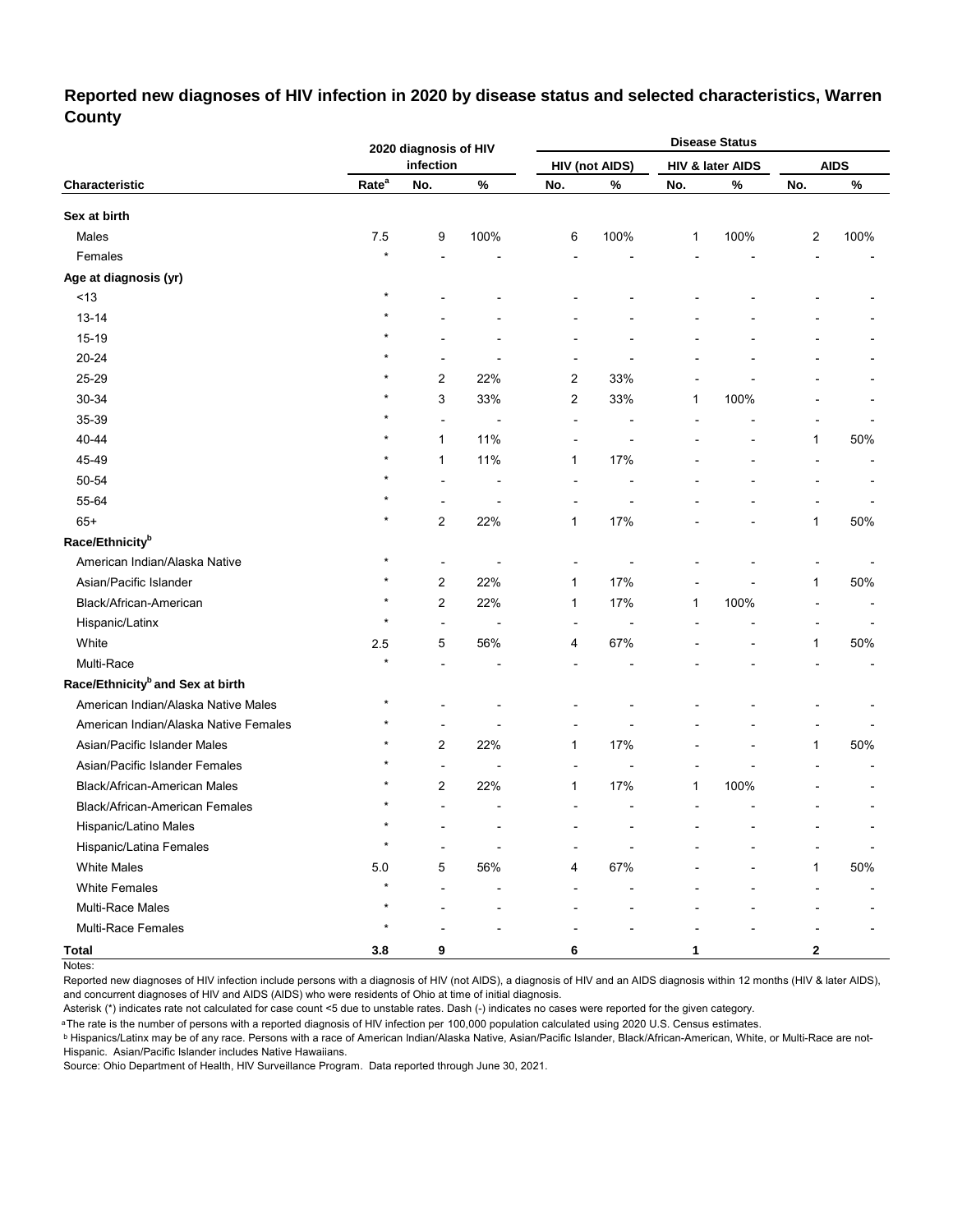#### **Reported new diagnoses of HIV infection in 2020 by disease status and transmission category, Warren County**

|                                          |                          | 2020 diagnosis of            |                          |                          |                          | <b>Disease Status</b>    |                          |             |
|------------------------------------------|--------------------------|------------------------------|--------------------------|--------------------------|--------------------------|--------------------------|--------------------------|-------------|
|                                          |                          | <b>HIV infection</b>         |                          | <b>HIV (not AIDS)</b>    |                          | HIV & later AIDS         |                          | <b>AIDS</b> |
| <b>Transmission Category<sup>a</sup></b> | No.                      | $\%$                         | No.                      | %                        | No.                      | %                        | No.                      | $\%$        |
| Male adult or adolescent                 |                          |                              |                          |                          |                          |                          |                          |             |
| Male-to-male sexual contact              | 2                        | 22%                          | $\overline{2}$           | 33%                      |                          |                          |                          |             |
| Injection drug use (IDU)                 | 1                        | 11%                          | $\mathbf{1}$             | 17%                      |                          | $\overline{\phantom{a}}$ |                          |             |
| Male-to-male sexual contact and IDU      | 1                        | 11%                          | 1                        | 17%                      |                          | $\overline{\phantom{0}}$ | $\overline{\phantom{0}}$ |             |
| Heterosexual contact                     | $\overline{\phantom{a}}$ | $\overline{\phantom{a}}$     | $\overline{\phantom{a}}$ | ٠                        |                          |                          | $\overline{\phantom{a}}$ |             |
| Other/unknown                            | 5                        | 56%                          | $\overline{2}$           | 33%                      | 1                        | 100%                     | $\overline{2}$           | 100%        |
| Subtotal                                 | 9                        | 100%                         | 6                        | 100%                     | 1                        | 100%                     | $\overline{2}$           | 100%        |
| Female adult or adolescent               |                          |                              |                          |                          |                          |                          |                          |             |
| Injection drug use                       | $\overline{\phantom{0}}$ | ۰                            | $\blacksquare$           |                          |                          |                          |                          |             |
| Heterosexual contact                     | $\overline{\phantom{a}}$ | ٠                            | ٠                        | $\overline{\phantom{a}}$ |                          | $\overline{\phantom{a}}$ |                          |             |
| Other/unknown                            | ۰                        | ٠                            | $\overline{\phantom{a}}$ | -                        | $\overline{\phantom{a}}$ | $\overline{\phantom{a}}$ |                          |             |
| Subtotal                                 | -                        | $\qquad \qquad \blacksquare$ | $\blacksquare$           | -                        |                          | $\overline{\phantom{0}}$ | ۰                        |             |
| Child (<13 yrs at diagnosis)             |                          |                              |                          |                          |                          |                          |                          |             |
| Perinatal                                | $\overline{\phantom{0}}$ |                              |                          |                          |                          |                          |                          |             |
| Other/unknown                            | $\overline{\phantom{a}}$ | $\blacksquare$               | $\overline{\phantom{a}}$ | $\blacksquare$           |                          |                          |                          |             |
| Subtotal                                 | $\overline{\phantom{0}}$ | $\blacksquare$               | ٠                        | $\blacksquare$           | $\overline{\phantom{0}}$ | $\blacksquare$           | $\blacksquare$           |             |
| Total                                    | 9                        |                              | 6                        |                          |                          |                          | 2                        |             |

#### **Reported new diagnoses of HIV infection in 2020 by disease status and exposure category, Warren County**

|                                                          |     | 2020 diagnosis of        | <b>Disease Status</b>    |                       |                          |                             |                          |             |  |  |
|----------------------------------------------------------|-----|--------------------------|--------------------------|-----------------------|--------------------------|-----------------------------|--------------------------|-------------|--|--|
|                                                          |     | <b>HIV</b> infection     |                          | <b>HIV (not AIDS)</b> |                          | <b>HIV &amp; later AIDS</b> |                          | <b>AIDS</b> |  |  |
| <b>Exposure Category</b> "                               | No. | %                        | No.                      | %                     | No.                      | %                           | No.                      | %           |  |  |
| Male-to-male sexual contact only                         |     | 22%                      |                          | 33%                   | $\overline{\phantom{0}}$ |                             |                          |             |  |  |
| Injection drug use (IDU) only                            |     |                          |                          | $\blacksquare$        | $\overline{\phantom{0}}$ |                             |                          |             |  |  |
| Heterosexual contact only                                |     | ۰                        |                          | $\blacksquare$        | $\overline{\phantom{0}}$ | $\overline{\phantom{0}}$    |                          |             |  |  |
| Male-to-male sexual contact & IDU                        |     | 11%                      |                          | 17%                   | $\overline{\phantom{a}}$ | $\overline{\phantom{0}}$    | $\overline{\phantom{0}}$ |             |  |  |
| IDU & Heterosexual contact                               |     | 11%                      |                          | 17%                   |                          |                             |                          |             |  |  |
| Male-to-male sexual contact & Heterosexual contact       |     | $\overline{\phantom{0}}$ |                          | $\blacksquare$        | -                        | $\overline{\phantom{0}}$    | $\overline{\phantom{a}}$ |             |  |  |
| Male-to-male sexual contact & IDU & Heterosexual contact |     | $\overline{\phantom{0}}$ |                          | -                     |                          |                             |                          |             |  |  |
| Perinatal exposure                                       | -   |                          | $\overline{\phantom{a}}$ |                       | -                        |                             | $\overline{\phantom{a}}$ |             |  |  |
| Other/unknown                                            | 5   | 56%                      |                          | 33%                   |                          | 100%                        | 2                        | 100%        |  |  |
| Total                                                    |     |                          | 6                        |                       |                          |                             |                          |             |  |  |

Notes:

Reported new diagnoses of HIV infection include persons with a diagnosis of HIV (not AIDS), a diagnosis of HIV and an AIDS diagnosis within 12 months (HIV & later AIDS), and concurrent diagnoses of HIV and AIDS (AIDS) who were residents of Ohio at time of initial diagnosis.

Dash (-) indicates no cases were reported for the given category.

a Transmission categories are mutually exclusive, hierarchical risk categories determined by the CDC and system-calculated using sex at birth and risk factor history to determine mode of transmission. A person with multiple risks is only represented in the highest category based on the CDC hierarchical algorithm. Thus, transgender women are included in the male-to-male sexual contact transmission category if assigned male at birth and risk factor history indicates sex with males. Please note this is for

the cateqorization of HIV transmission cateqories only and not to describe sexual orientation.<br>▷ Exposure categories are mutually exclusive risk categories. All possible combinations of risks are represented among exposu represented in the exposure category identifying all the reported ways in which that person may have been exposed to HIV.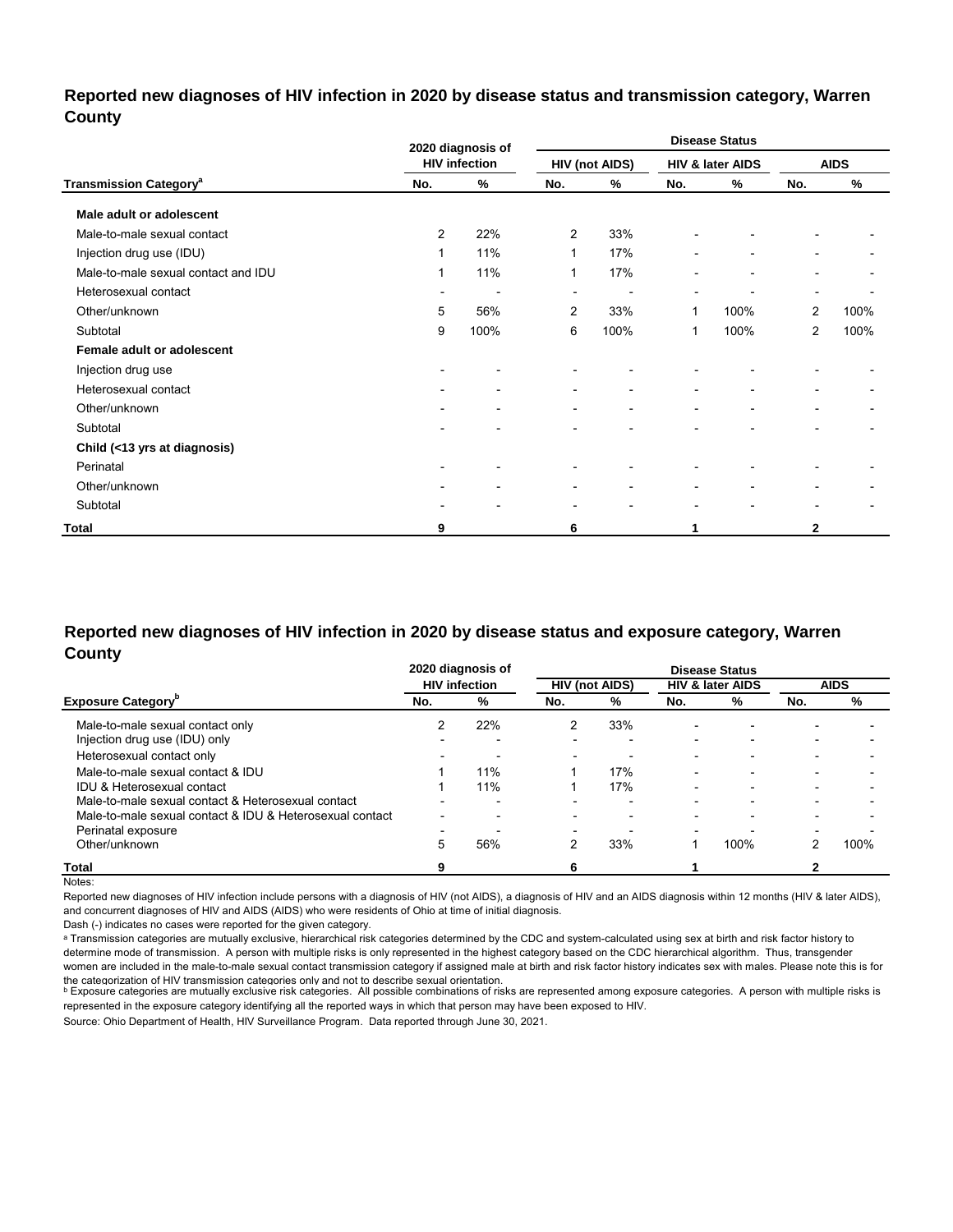|                       | American Indian/Alaska Native |     |                          | <b>Asian/Pacific Islander</b> |     |     | <b>Black/African-American</b> |     |                          |                   | Hispanic/Latinx <sup>a</sup> |   |                   | White |     |                   | <b>Multi-Race</b> |   |
|-----------------------|-------------------------------|-----|--------------------------|-------------------------------|-----|-----|-------------------------------|-----|--------------------------|-------------------|------------------------------|---|-------------------|-------|-----|-------------------|-------------------|---|
| Age at diagnosis (yr) | Rate <sup>b</sup>             | No. | %                        | Rate <sup>b</sup>             | No. | %   | Rate <sup>b</sup>             | No. | %                        | Rate <sup>b</sup> | No.                          | % | Rate <sup>b</sup> | No.   | %   | Rate <sup>b</sup> | No.               | % |
| ~13                   |                               |     |                          |                               |     |     |                               |     |                          |                   | $\overline{\phantom{a}}$     |   |                   |       |     |                   |                   |   |
| $13 - 14$             |                               |     |                          |                               |     |     |                               |     | $\overline{\phantom{0}}$ |                   |                              |   |                   |       |     |                   |                   |   |
| $15 - 19$             |                               |     | $\overline{\phantom{0}}$ |                               |     |     |                               |     | $\overline{\phantom{0}}$ |                   | $\overline{\phantom{a}}$     |   |                   |       |     |                   |                   |   |
| 20-24                 |                               |     | $\overline{\phantom{0}}$ |                               |     |     |                               |     |                          |                   |                              |   |                   |       |     |                   |                   |   |
| 25-29                 |                               |     |                          |                               |     |     |                               |     | 50%                      |                   |                              |   |                   |       | 20% |                   |                   |   |
| 30-34                 |                               |     |                          |                               |     |     |                               |     | 50%                      |                   |                              |   |                   | າ     | 40% |                   |                   |   |
| 35-39                 |                               |     | $\overline{\phantom{0}}$ |                               |     |     |                               |     | . .                      |                   |                              |   |                   |       |     |                   |                   |   |
| 40-44                 |                               |     |                          |                               |     |     |                               |     | $\overline{\phantom{0}}$ |                   |                              |   |                   |       | 20% |                   |                   |   |
| 45-49                 |                               |     |                          |                               |     | 50% |                               |     |                          |                   |                              |   |                   |       |     |                   |                   |   |
| 50-54                 |                               |     |                          |                               |     |     |                               |     |                          |                   |                              |   |                   |       |     |                   |                   |   |
| 55-64                 |                               |     |                          |                               |     |     |                               |     |                          |                   |                              |   |                   |       |     |                   |                   |   |
| $65+$                 |                               |     |                          |                               |     | 50% |                               |     |                          |                   |                              |   |                   |       | 20% |                   |                   |   |
| <b>Total</b>          |                               |     |                          |                               |     |     |                               |     |                          |                   |                              |   | 2.5               |       |     |                   |                   |   |

Reported new diagnoses of HIV infection include persons with a diagnosis of HIV (not AIDS), a diagnosis of HIV and an AIDS diagnosis within 12 months (HIV & later AIDS), and concurrent diagnoses of HIV and AIDS (AIDS) who of initial diagnosis.

|                                           |                                            |   |                                         |                          |                                   |                          | 2020 diagnosis of HIV infection  |                          |                          |      |                          |                          |
|-------------------------------------------|--------------------------------------------|---|-----------------------------------------|--------------------------|-----------------------------------|--------------------------|----------------------------------|--------------------------|--------------------------|------|--------------------------|--------------------------|
|                                           | American<br>Indian/Alaska<br><b>Native</b> |   | <b>Asian/Pacific</b><br><b>Islander</b> |                          | <b>Black/African-</b><br>American |                          | Hispanic/<br>Latinx <sup>a</sup> |                          | White                    |      | <b>Multi-Race</b>        |                          |
| <b>Transmission Category</b> <sup>c</sup> | No.                                        | % | No.                                     | %                        | No.                               | %                        | No.                              | %                        | No.                      | %    | No.                      | $\%$                     |
| Male adult or adolescent                  |                                            |   |                                         |                          |                                   |                          |                                  |                          |                          |      |                          |                          |
| Male-to-male sexual contact               |                                            |   |                                         | 50%                      |                                   | 50%                      |                                  |                          |                          |      |                          |                          |
| Injection drug use (IDU)                  |                                            |   | $\overline{\phantom{0}}$                |                          | $\overline{\phantom{0}}$          | $\overline{\phantom{a}}$ | $\overline{\phantom{a}}$         | $\overline{\phantom{0}}$ |                          | 20%  |                          |                          |
| Male-to-male sexual contact and IDU       |                                            |   | $\sim$                                  |                          | $\overline{\phantom{0}}$          |                          | $\overline{\phantom{a}}$         | $\overline{\phantom{0}}$ |                          | 20%  |                          |                          |
| Heterosexual contact                      |                                            |   | $\overline{\phantom{a}}$                |                          | $\overline{\phantom{a}}$          |                          | $\overline{\phantom{0}}$         |                          |                          |      | $\overline{\phantom{0}}$ | $\overline{\phantom{a}}$ |
| Other/unknown                             | $\overline{\phantom{0}}$                   |   |                                         | 50%                      |                                   | 50%                      | $\overline{\phantom{a}}$         | $\overline{\phantom{a}}$ | 3                        | 60%  |                          | $\overline{\phantom{0}}$ |
| Subtotal                                  |                                            |   | 2                                       | 100%                     | $\mathbf{2}^{\circ}$              | 100%                     |                                  |                          | 5                        | 100% |                          |                          |
| Female adult or adolescent                |                                            |   |                                         |                          |                                   |                          |                                  |                          |                          |      |                          |                          |
| Injection drug use                        |                                            |   |                                         |                          |                                   |                          |                                  |                          |                          |      |                          |                          |
| Heterosexual contact                      |                                            |   | $\sim$                                  |                          |                                   |                          | $\overline{\phantom{0}}$         |                          |                          |      | $\overline{\phantom{0}}$ | $\overline{\phantom{0}}$ |
| Other/unknown                             |                                            |   | $\sim$                                  | $\overline{\phantom{0}}$ | $\overline{\phantom{0}}$          | $\overline{\phantom{0}}$ | $\overline{\phantom{a}}$         | $\overline{\phantom{a}}$ | $\overline{\phantom{0}}$ |      | $\overline{\phantom{0}}$ | $\overline{\phantom{a}}$ |
| Subtotal                                  |                                            |   |                                         |                          |                                   |                          |                                  |                          |                          |      |                          |                          |
| Child (<13 yrs at diagnosis)              |                                            |   |                                         |                          |                                   |                          |                                  |                          |                          |      |                          |                          |
| Perinatal                                 |                                            |   |                                         |                          |                                   |                          |                                  |                          |                          |      |                          |                          |
| Other/unknown                             |                                            |   | $\overline{\phantom{a}}$                |                          |                                   |                          | $\overline{\phantom{a}}$         | $\overline{\phantom{0}}$ |                          |      |                          |                          |
| Subtotal                                  |                                            |   | $\overline{\phantom{0}}$                |                          | $\overline{\phantom{0}}$          |                          | $\overline{\phantom{a}}$         |                          |                          |      |                          |                          |
| Total                                     |                                            |   | $\mathbf{2}$                            |                          | $\mathbf{2}$                      |                          |                                  |                          | 5                        |      | $\blacksquare$           |                          |

© Transmission categories are mutually exclusive, hierarchical risk categories determined by the CDC and system-calculated using sex at birth and risk factor history to determine mode of transmission. A person with multip highest category based on the CDC hierarchical algorithm. Thus, transgender women are included in the male-to-male sexual contact transmission category if assigned male at birth and risk factor history indicates sex with m categorization of HIV transmission categories only and not to describe sexual orientation.

#### **Reported new diagnoses of HIV infection in 2020 by race/ethnicity and age at diagnosis, Warren County**

<sup>d</sup> Exposure categories are mutually exclusive risk categories. All possible combinations of risks are represented among exposure categories. A person with multiple risks is represented in the exposure category identifyin person may have been exposed to HIV.

#### **2020 diagnosis of HIV infection**

#### **Reported new diagnoses of HIV infection in 2020 by race/ethnicity and transmission category, Warren County**

Source: Ohio Department of Health, HIV Surveillance Program. Data reported through June 30, 2021.

|                                                          | American<br>Indian/Alaska<br><b>Native</b> |                          | <b>Asian/Pacific</b><br><b>Islander</b> |     | <b>Black/African-</b><br>American |                          | Hispanic/<br>Latinx <sup>a</sup> |                          | White                    |     | <b>Multi-Race</b>        |                          |
|----------------------------------------------------------|--------------------------------------------|--------------------------|-----------------------------------------|-----|-----------------------------------|--------------------------|----------------------------------|--------------------------|--------------------------|-----|--------------------------|--------------------------|
| <b>Exposure Category<sup>a</sup></b>                     | No.                                        | %                        | No.                                     | %   | No.                               | ‰                        | No.                              | ℅                        | No.                      | %   | No.                      | %                        |
| Male-to-male sexual contact only                         | $\overline{\phantom{0}}$                   | $\overline{\phantom{0}}$ |                                         | 50% |                                   | 50%                      | $\overline{\phantom{0}}$         |                          |                          |     |                          |                          |
| Injection drug use (IDU) only                            | $\overline{\phantom{a}}$                   | $\overline{\phantom{a}}$ |                                         |     |                                   | . .                      | $\overline{\phantom{a}}$         | $\overline{\phantom{0}}$ | $\overline{\phantom{a}}$ |     |                          |                          |
| Heterosexual contact only                                | $\overline{\phantom{a}}$                   | $\overline{\phantom{0}}$ | $\overline{\phantom{0}}$                |     |                                   |                          | -                                |                          | $\overline{\phantom{0}}$ |     |                          |                          |
| Male-to-male sexual contact & IDU                        | $\overline{\phantom{0}}$                   | $\overline{\phantom{0}}$ | $\overline{\phantom{0}}$                |     | $-$                               | -                        | $\overline{\phantom{0}}$         | $\overline{\phantom{0}}$ |                          | 20% |                          | $\overline{\phantom{0}}$ |
| IDU & Heterosexual contact                               | $\overline{\phantom{0}}$                   | $\overline{\phantom{a}}$ |                                         |     |                                   | -                        | $\overline{\phantom{0}}$         |                          |                          | 20% |                          |                          |
| Male-to-male sexual contact & Heterosexual contact       | $\overline{\phantom{0}}$                   | $\overline{\phantom{0}}$ | $\overline{\phantom{0}}$                |     |                                   | $\overline{\phantom{a}}$ | $\overline{\phantom{0}}$         |                          |                          |     |                          |                          |
| Male-to-male sexual contact & IDU & Heterosexual contact | $\overline{\phantom{a}}$                   | $\overline{\phantom{0}}$ |                                         |     |                                   |                          |                                  |                          |                          |     |                          |                          |
| Perinatal exposure                                       | $\overline{\phantom{0}}$                   | $\overline{\phantom{a}}$ |                                         |     |                                   |                          | -                                |                          |                          |     |                          |                          |
| Other/unknown                                            | $\overline{\phantom{a}}$                   | $\overline{\phantom{a}}$ |                                         | 50% |                                   | 50%                      | $\overline{\phantom{0}}$         | $\overline{\phantom{a}}$ |                          | 60% | $\overline{\phantom{0}}$ |                          |
| Total                                                    |                                            |                          |                                         |     |                                   |                          |                                  |                          |                          |     |                          |                          |
| Notes:                                                   |                                            |                          |                                         |     |                                   |                          |                                  |                          |                          |     |                          |                          |

#### **Reported new diagnoses of HIV infection in 2020 by race/ethnicity and exposure category, Warren County**

#### **2020 diagnosis of HIV infection**

Asterisk (\*) indicates rate not calculated because census data unavailable or for case count <5 due to unstable rates. Dash (-) indicates no cases were reported for the given category.

a Hispanics/Latinx may be of any race. Persons with a race of American Indian/Alaska Native, Asian/Pacific Islander, Black/African-American, White, or Multi-Race are not-Hispanic. Asian/Pacific Islander includes Native Haw

ᵇ The rate is the number of persons with a reported diagnosis of HIV infection per 100,000 population calculated using 2020 U.S. Census estimates.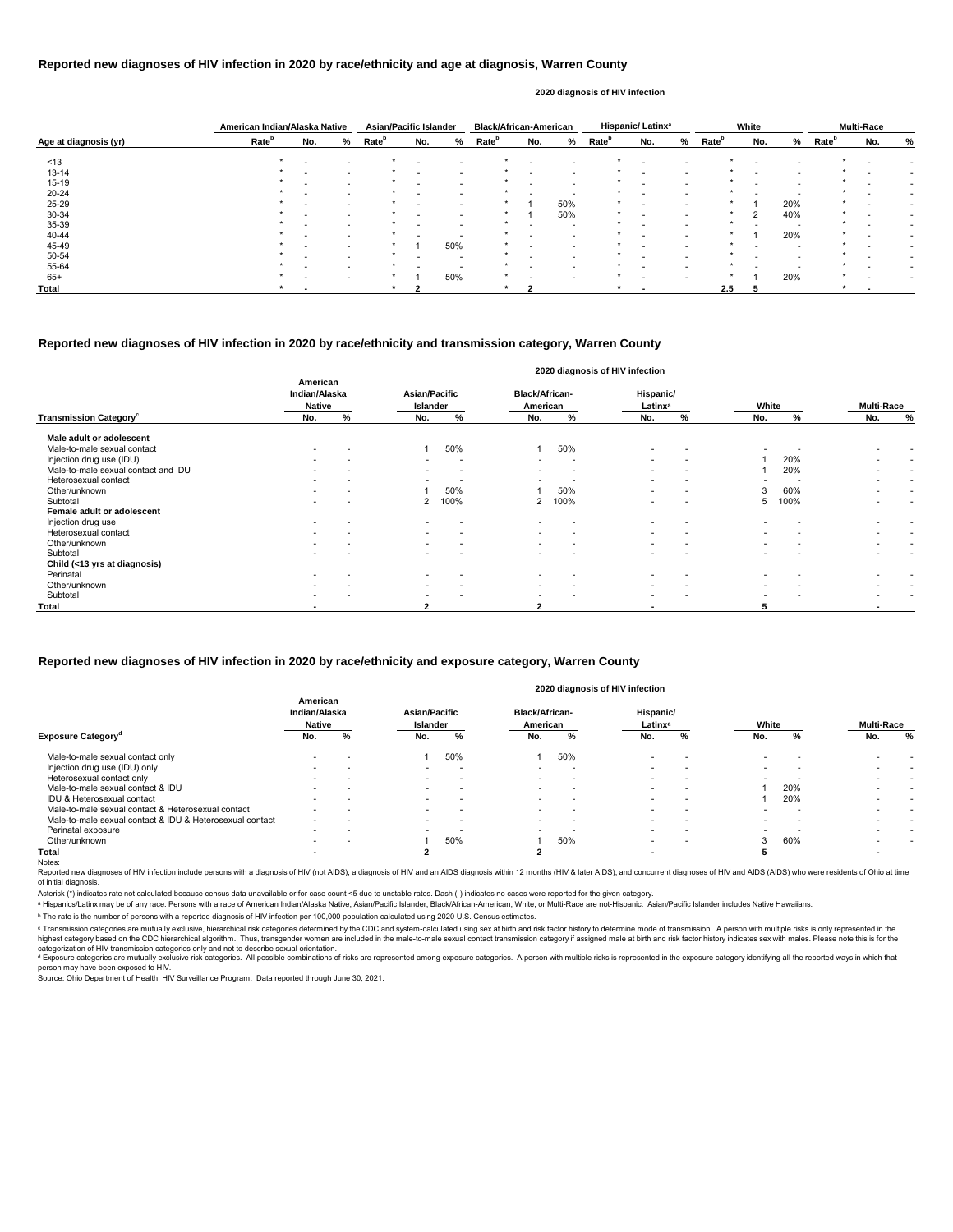## **Trends in reported new diagnoses of HIV infection by year of diagnosis (2016-2020) and cumulative diagnoses by selected characteristics, Warren County**

|                                              |                   |                |      |                   |                |        | Diagnoses of HIV Infection by Year |                |      |                   |                |      |                   |                |                          |                          |                          |
|----------------------------------------------|-------------------|----------------|------|-------------------|----------------|--------|------------------------------------|----------------|------|-------------------|----------------|------|-------------------|----------------|--------------------------|--------------------------|--------------------------|
|                                              |                   |                |      |                   |                |        |                                    |                |      |                   |                |      |                   |                |                          | <b>Cumulative</b>        |                          |
| Characteristic                               | Rate <sup>a</sup> | 2016<br>No.    | %    | Rate <sup>a</sup> | 2017<br>No.    | %      | Rate <sup>a</sup>                  | 2018<br>No.    | $\%$ | Rate <sup>a</sup> | 2019<br>No.    | %    | Rate <sup>a</sup> | 2020<br>No.    | %                        | <b>Diagnoses</b><br>No.  | $\%$                     |
| Sex at birth                                 |                   |                |      |                   |                |        |                                    |                |      |                   |                |      |                   |                |                          |                          |                          |
| Males                                        | $\star$           | $\overline{c}$ | 50%  | ×                 | $\overline{4}$ | 80%    |                                    | 4              | 67%  | 4.2               | 5              | 83%  | 7.5               |                | 9 100%                   | 147                      | 79%                      |
| Females                                      |                   | $\overline{2}$ | 50%  | $^\star$          | -1             | 20%    | $\star$                            | $\overline{2}$ | 33%  | $\star$           | $\mathbf{1}$   | 17%  | $\star$           |                | $\overline{\phantom{a}}$ | 39                       | 21%                      |
| Age at diagnosis (yr)                        |                   |                |      |                   |                |        |                                    |                |      |                   |                |      |                   |                |                          |                          |                          |
| ~13                                          |                   |                |      | ×                 |                |        |                                    |                |      |                   |                |      |                   |                |                          | 6                        | 3%                       |
| 13-14                                        |                   |                |      |                   |                |        |                                    |                |      |                   |                |      |                   |                |                          |                          |                          |
| 15-19                                        |                   |                |      |                   | $\overline{c}$ | 40%    |                                    |                |      |                   |                |      |                   |                |                          | 5                        | 3%                       |
| 20-24                                        |                   |                |      |                   |                |        |                                    |                |      |                   | 1              | 17%  |                   |                |                          | 23                       | 12%                      |
| 25-29                                        |                   |                | 25%  |                   |                |        | $\ast$                             | 2              | 33%  | $^\ast$           | $\overline{2}$ | 33%  |                   | 2              | 22%                      | 29                       | 16%                      |
| 30-34                                        |                   |                | 25%  | $^\star$          | -1             | 20%    | $^\star$                           | 1              | 17%  | $\star$           |                |      | $\star$           | 3              | 33%                      | 28                       | 15%                      |
| 35-39                                        |                   |                |      |                   |                |        |                                    |                |      |                   |                |      |                   |                |                          | 28                       | 15%                      |
| 40-44                                        |                   |                |      | $^\star$          | $\overline{2}$ | 40%    |                                    |                | 17%  |                   | 3              | 50%  |                   |                | 11%                      | 28                       | 15%                      |
| 45-49                                        |                   | 2              | 50%  | $\star$           |                |        | *                                  | 1              | 17%  |                   |                |      |                   |                | 11%                      | 18                       | 10%                      |
| 50-54                                        |                   |                |      |                   |                |        |                                    |                |      |                   |                |      |                   |                |                          | 12                       | 6%                       |
| 55-64                                        |                   |                |      |                   |                |        |                                    |                | 17%  |                   |                |      |                   |                |                          | 6                        | 3%                       |
| $65+$                                        |                   |                |      |                   |                |        |                                    |                |      |                   |                |      |                   | 2              | 22%                      | 3                        | 2%                       |
| Race/Ethnicity <sup>b</sup>                  |                   |                |      |                   |                |        |                                    |                |      |                   |                |      |                   |                |                          |                          |                          |
| American Indian/Alaska Native                |                   |                |      |                   |                |        |                                    |                |      |                   |                |      |                   |                |                          |                          |                          |
| Asian/Pacific Islander                       |                   |                |      |                   |                |        |                                    |                |      |                   |                |      |                   | 2              | 22%                      | 5                        | 3%                       |
| Black/African-American                       |                   |                |      |                   |                |        |                                    | $\overline{2}$ | 33%  |                   |                |      |                   | $\overline{c}$ | 22%                      | 20                       | 11%                      |
| Hispanic/Latinx                              |                   |                |      |                   |                |        |                                    |                |      |                   |                |      |                   |                |                          | 3                        | 2%                       |
| White                                        |                   | 4              | 100% | $^\star$          | 4              | 80%    |                                    | 4              | 67%  | $3.0\,$           | 6              | 100% | $2.5\,$           | 5              | 56%                      | 155                      | 83%                      |
| Multi-Race                                   |                   |                |      | $^\ast$           | -1             | 20%    |                                    |                |      | $\star$           |                |      |                   |                |                          | 3                        | 2%                       |
| Unknown                                      |                   |                |      | $\star$           |                |        |                                    |                |      |                   |                |      |                   |                |                          |                          |                          |
| Race/Ethnicity <sup>b</sup> and Sex at birth |                   |                |      |                   |                |        |                                    |                |      |                   |                |      |                   |                |                          |                          |                          |
| American Indian/Alaska Native Males          |                   |                |      |                   |                |        |                                    |                |      |                   |                |      |                   |                |                          |                          | $\overline{a}$           |
| American Indian/Alaska Native Females        |                   |                |      |                   |                |        |                                    |                |      |                   |                |      |                   |                |                          |                          |                          |
| Asian/Pacific Islander Males                 |                   |                |      |                   |                |        |                                    |                |      |                   |                |      |                   | $\overline{2}$ | 22%                      | 4                        | 2%                       |
| Asian/Pacific Islander Females               |                   |                |      |                   |                |        |                                    |                |      |                   |                |      |                   |                |                          | 1                        | 1%                       |
| Black/African-American Males                 |                   |                |      |                   |                |        |                                    |                | 17%  |                   |                |      |                   | $\overline{2}$ | 22%                      | 11                       | 6%                       |
| <b>Black/African-American Females</b>        |                   |                |      |                   |                |        |                                    | 1              | 17%  |                   |                |      |                   |                |                          | 9                        | 5%                       |
| Hispanic/Latino Males                        |                   |                |      |                   |                |        |                                    |                |      |                   |                |      |                   |                |                          | 3                        | 2%                       |
| Hispanic/Latina Females                      | $\ast$            |                |      | $^\star$          |                |        | $^\ast$                            |                |      | $\star$           |                |      | $\ast$            |                |                          | $\blacksquare$           |                          |
| <b>White Males</b>                           | $\star$           | $\overline{2}$ | 50%  | $\star$           | 3              | 60%    | $^\star$                           | 3              | 50%  | $5.0\,$           | 5              | 83%  | $5.0\,$           | 5              | 56%                      | 126                      | 68%                      |
| <b>White Females</b>                         | $\star$           | $\overline{c}$ | 50%  | $^\star$          | $\mathbf{1}$   | 20%    | $^\star$                           | $\mathbf{1}$   | 17%  | $\star$           | $\mathbf{1}$   | 17%  | $\ast$            |                | $\overline{\phantom{a}}$ | 29                       | 16%                      |
| Multi-Race Males                             |                   |                |      | $\star$           | $\mathbf{1}$   | 20%    |                                    |                |      |                   |                |      | $\star$           |                |                          | 3                        | 2%                       |
| Multi-Race Females                           |                   |                |      | $\star$           |                | $\sim$ |                                    |                |      |                   |                |      |                   |                |                          | $\overline{\phantom{a}}$ | $\overline{\phantom{a}}$ |
| Unknown                                      |                   |                |      | $^\star$          |                |        | $\star$                            |                |      | $^\star$          |                |      |                   |                |                          |                          |                          |
| Total                                        |                   | 4              |      | $2.2$             | 5              |        | 2.6                                | 6              |      | 2.6               | 6              |      | 3.8               | 9              |                          | 186                      |                          |
| Notes:                                       |                   |                |      |                   |                |        |                                    |                |      |                   |                |      |                   |                |                          |                          |                          |

Reported new diagnoses of HIV infection include persons with a diagnosis of HIV (not AIDS), a diagnosis of HIV and an AIDS diagnosis within 12 months (HIV & later AIDS), and concurrent diagnoses of HIV and AIDS (AIDS) who were residents of Ohio at time of initial diagnosis. Diagnoses of HIV infection by year (2016-2020) represent all reported cases diagnosed in each year; cumulative diagnoses represent all reported HIV and/or AIDS cases diagnosed since the beginning of the epidemic through 2020.

Asterisk (\*) indicates rate not calculated for case count <5 due to unstable rates. Dash (-) indicates no cases were reported for the given category.

ᵃ The rate is the number of persons with a reported diagnosis of HIV infection per 100,000 population calculated using U.S. Census estimates for that year.

<sup>ь</sup> Hispanics/Latinx may be of any race. Persons with a race of American Indian/Alaska Native, Asian/Pacific Islander, Black/African-American, White, or Multi-Race are not-Hispanic. Asian/Pacific Islander includes Native Hawaiians.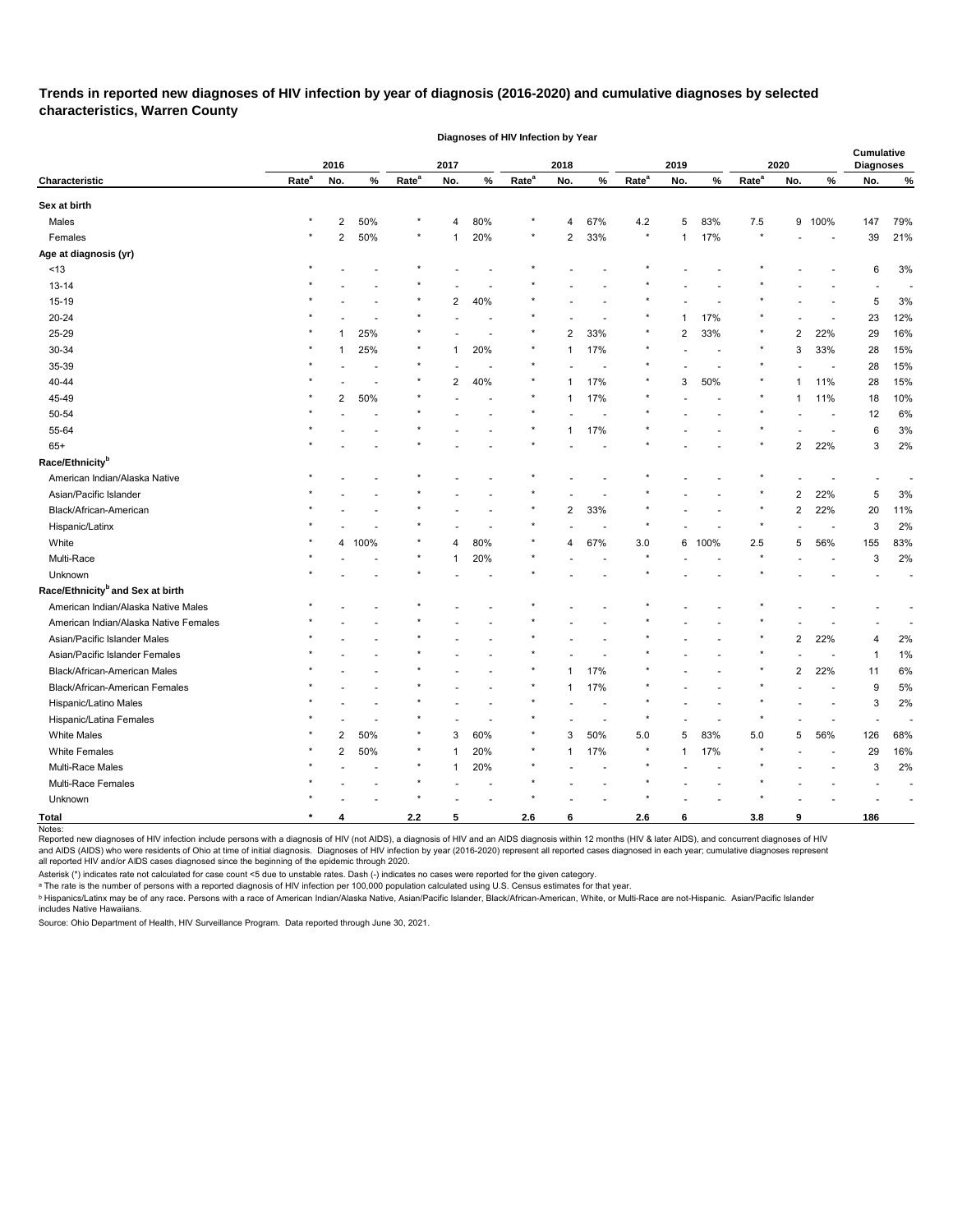## **Trends in reported new diagnoses of HIV infection by year of diagnosis (2016-2020) and cumulative diagnoses by transmission category, Warren County**

**Diagnoses of HIV Infection by Year**

| 2016                                     |                          | 2017   |                          | 2018                     |                          | 2019                     | 2020                     |                          | <b>Cumulative</b><br><b>Diagnoses</b> |                          |     |      |
|------------------------------------------|--------------------------|--------|--------------------------|--------------------------|--------------------------|--------------------------|--------------------------|--------------------------|---------------------------------------|--------------------------|-----|------|
| <b>Transmission Category<sup>a</sup></b> | No.                      | %      | No.                      | %                        | No.                      | %                        | No.                      | %                        | No.                                   | %                        | No. | %    |
| Male adult or adolescent                 |                          |        |                          |                          |                          |                          |                          |                          |                                       |                          |     |      |
| Male-to-male sexual contact              |                          | 2 100% | 3                        | 75%                      | $\overline{2}$           | 50%                      | 3                        | 60%                      | 2                                     | 22%                      | 93  | 64%  |
| Injection drug use (IDU)                 | -                        |        | -1                       | 25%                      | ۰.                       | $\overline{\phantom{a}}$ | $\overline{2}$           | 40%                      | 1                                     | 11%                      | 8   | 6%   |
| Male-to-male sexual contact and IDU      | $\overline{\phantom{0}}$ |        | $\blacksquare$           | $\overline{\phantom{a}}$ | 1                        | 25%                      | $\overline{\phantom{a}}$ | $\overline{\phantom{0}}$ |                                       | 11%                      | 6   | 4%   |
| Heterosexual contact                     |                          |        | $\overline{\phantom{0}}$ | $\overline{\phantom{0}}$ | $\overline{\phantom{0}}$ | $\overline{a}$           | $\overline{\phantom{0}}$ | $\overline{a}$           |                                       |                          | 5   | 3%   |
| Other/unknown                            | $\overline{\phantom{0}}$ |        | $\overline{\phantom{0}}$ |                          | 1                        | 25%                      |                          |                          | 5                                     | 56%                      | 33  | 23%  |
| Subtotal                                 |                          | 2 100% | 4                        | 100%                     | 4                        | 100%                     | 5                        | 100%                     | 9                                     | 100%                     | 145 | 100% |
| Female adult or adolescent               |                          |        |                          |                          |                          |                          |                          |                          |                                       |                          |     |      |
| Injection drug use                       |                          | 50%    | -1                       | 100%                     | $\overline{\phantom{0}}$ |                          | $\overline{\phantom{0}}$ |                          |                                       |                          | 6   | 17%  |
| Heterosexual contact                     |                          | 50%    | $\overline{\phantom{a}}$ | $\overline{\phantom{a}}$ | 1                        | 50%                      |                          | 1 100%                   |                                       | $\overline{\phantom{a}}$ | 23  | 66%  |
| Other/unknown                            |                          |        | $\overline{\phantom{0}}$ |                          | 1                        | 50%                      | $\blacksquare$           |                          |                                       | $\overline{\phantom{a}}$ | 6   | 17%  |
| Subtotal                                 |                          | 2 100% |                          | 100%                     | $\overline{2}$           | 100%                     |                          | 1 100%                   |                                       | $\overline{\phantom{a}}$ | 35  | 100% |
| Child (<13 yrs at diagnosis)             |                          |        |                          |                          |                          |                          |                          |                          |                                       |                          |     |      |
| Perinatal                                |                          |        |                          |                          |                          |                          |                          |                          |                                       |                          | 4   | 67%  |
| Other/unknown                            |                          |        | $\overline{\phantom{a}}$ |                          | $\overline{\phantom{a}}$ | $\overline{a}$           | $\overline{\phantom{0}}$ |                          |                                       | $\overline{\phantom{a}}$ | 2   | 33%  |
| Subtotal                                 |                          |        | $\overline{\phantom{a}}$ |                          | $\overline{\phantom{a}}$ |                          | $\overline{\phantom{a}}$ |                          |                                       |                          | 6   | 100% |
| <b>Total</b>                             |                          |        | 5                        |                          | 6                        |                          | 6                        |                          | 9                                     |                          | 186 |      |

**Trends in reported diagnoses of HIV infection by year of diagnosis (2016-2020) and cumulative diagnoses by exposure category, Warren County**

| Diagnoses of HIV Infection by Year |  |  |
|------------------------------------|--|--|

|                                                          |     | 2016 | 2017                     |                          | 2018                     |                          | 2019                     |                          | 2020          |                          | <b>Cumulative</b><br><b>Diagnoses</b> |     |
|----------------------------------------------------------|-----|------|--------------------------|--------------------------|--------------------------|--------------------------|--------------------------|--------------------------|---------------|--------------------------|---------------------------------------|-----|
| <b>Exposure Category</b>                                 | No. |      | No.                      | %                        | No.                      | %                        | No.                      | %                        | No.           | %                        | No.                                   | %   |
| Male-to-male sexual contact only                         |     | 50%  | 3                        | 60%                      | $\mathcal{P}$            | 33%                      | 3                        | 50%                      | $\mathcal{P}$ | 22%                      | 90                                    | 48% |
| Injection drug use (IDU) only                            |     | 25%  |                          | $\overline{\phantom{0}}$ |                          |                          |                          | 17%                      |               |                          | 8                                     | 4%  |
| Heterosexual contact only                                |     | 25%  | $\overline{\phantom{0}}$ | $\overline{\phantom{0}}$ |                          | 17%                      |                          | 17%                      |               | $\overline{\phantom{0}}$ | 28                                    | 15% |
| Male-to-male sexual contact & IDU                        |     |      |                          |                          |                          | 17%                      |                          |                          |               | 11%                      | 6                                     | 3%  |
| IDU & Heterosexual contact                               |     |      | 2                        | 40%                      | $\overline{\phantom{0}}$ | $\overline{\phantom{0}}$ |                          | 17%                      |               | 11%                      | 6                                     | 3%  |
| Male-to-male sexual contact & Heterosexual contact       |     |      |                          | $\overline{\phantom{0}}$ | $\overline{\phantom{0}}$ | $\overline{\phantom{0}}$ |                          | $\overline{\phantom{0}}$ |               | $\overline{\phantom{0}}$ |                                       | 2%  |
| Male-to-male sexual contact & IDU & Heterosexual contact |     |      | $\overline{\phantom{0}}$ | $\overline{\phantom{0}}$ | $\overline{\phantom{0}}$ | $\overline{\phantom{0}}$ |                          |                          |               | $\overline{\phantom{0}}$ |                                       |     |
| Perinatal exposure                                       |     |      | $\overline{\phantom{0}}$ |                          |                          |                          |                          |                          |               |                          | 4                                     | 2%  |
| Other/unknown                                            |     |      | $\overline{\phantom{0}}$ |                          | 2                        | 33%                      | $\overline{\phantom{0}}$ |                          | 5.            | 56%                      | 41                                    | 22% |
| Total                                                    |     |      |                          |                          |                          |                          |                          |                          |               |                          | 186                                   |     |

Notes:<br>Reported new diagnoses of HIV infection include persons with a diagnosis of HIV (not AIDS), a diagnosis addignosis of HIDS diagnosis within 12 months (HIV & later AIDS), and concurrent diagnoses of HIV all reported HIV and/or AIDS cases diagnosed since the beginning of the epidemic through 2020.<br>Dash (-) indicates no cases were reported for the given category. and AIDS (AIDS) who were residents of Ohio at time of initial diagnosis. Diagnoses of HIV infection by year (2016-2020) represent all reported cases diagnosed in each year; cumulative diagnoses represent

a Transmission categories are mutually exclusive, hierarchical risk categories determined by the CDC and system-calculated using sex at birth and risk factor history to determine mode of transmission. A person with multip risks is only represented in the highest category based on the CDC hierarchical algorithm. Thus, transgender women are included in the male-to-male sexual contact transmission category if assigned male at birth and risk f history indicates sex with males. Please note this is for the categorization of HIV transmission categories only and not to describe sexual orientation.

 $^{\rm b}$  Exposure categories are mutually exclusive risk categories. All possible combinations of risks are represented among exposure categories. A person with multiple risks is represented in the exposure

category identifying all the reported ways in which that person may have been exposed to HIV. Source: Ohio Department of Health, HIV Surveillance Program. Data reported through June 30, 2021.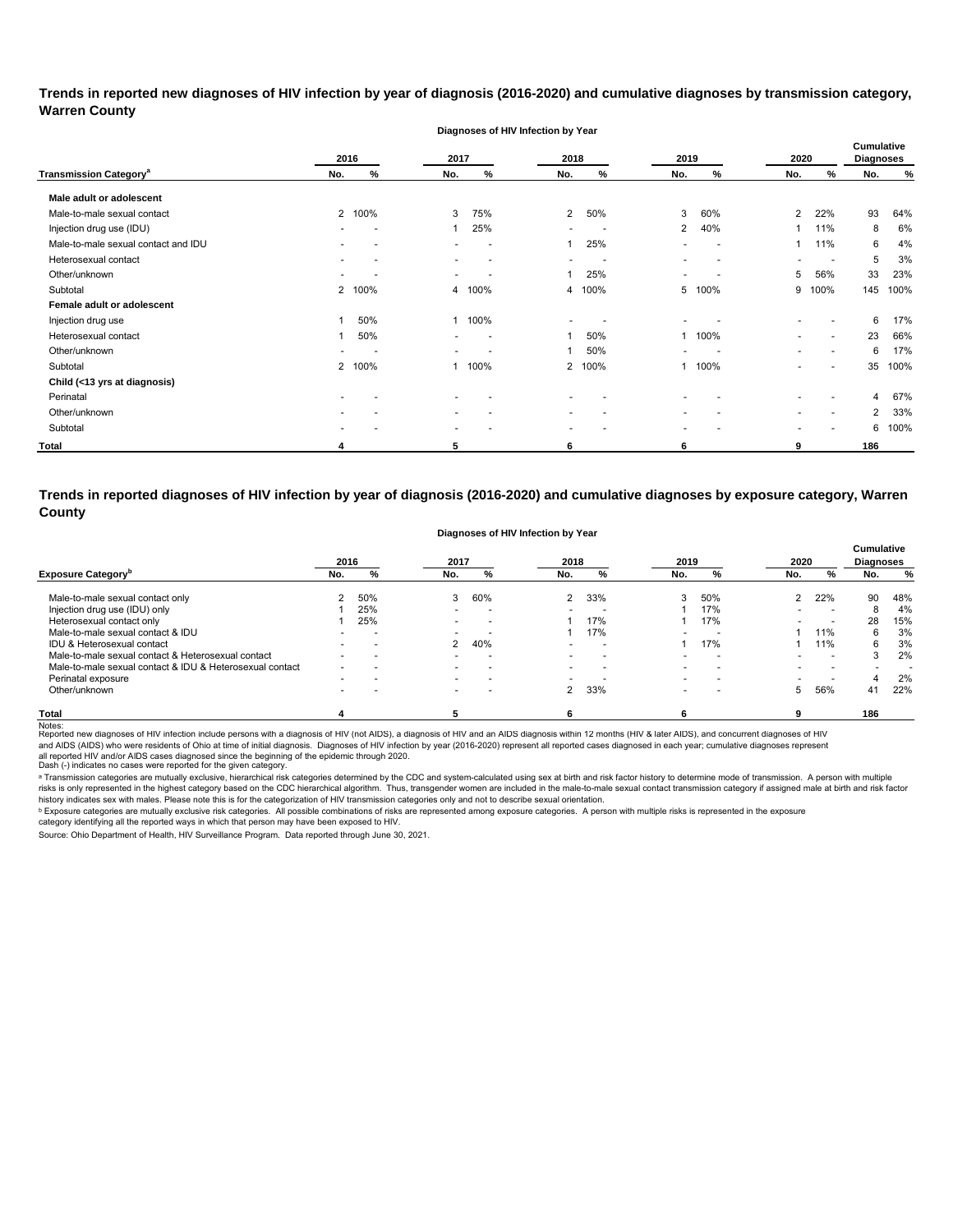## Persons Living with Diagnosed HIV Infection Reported in Warren County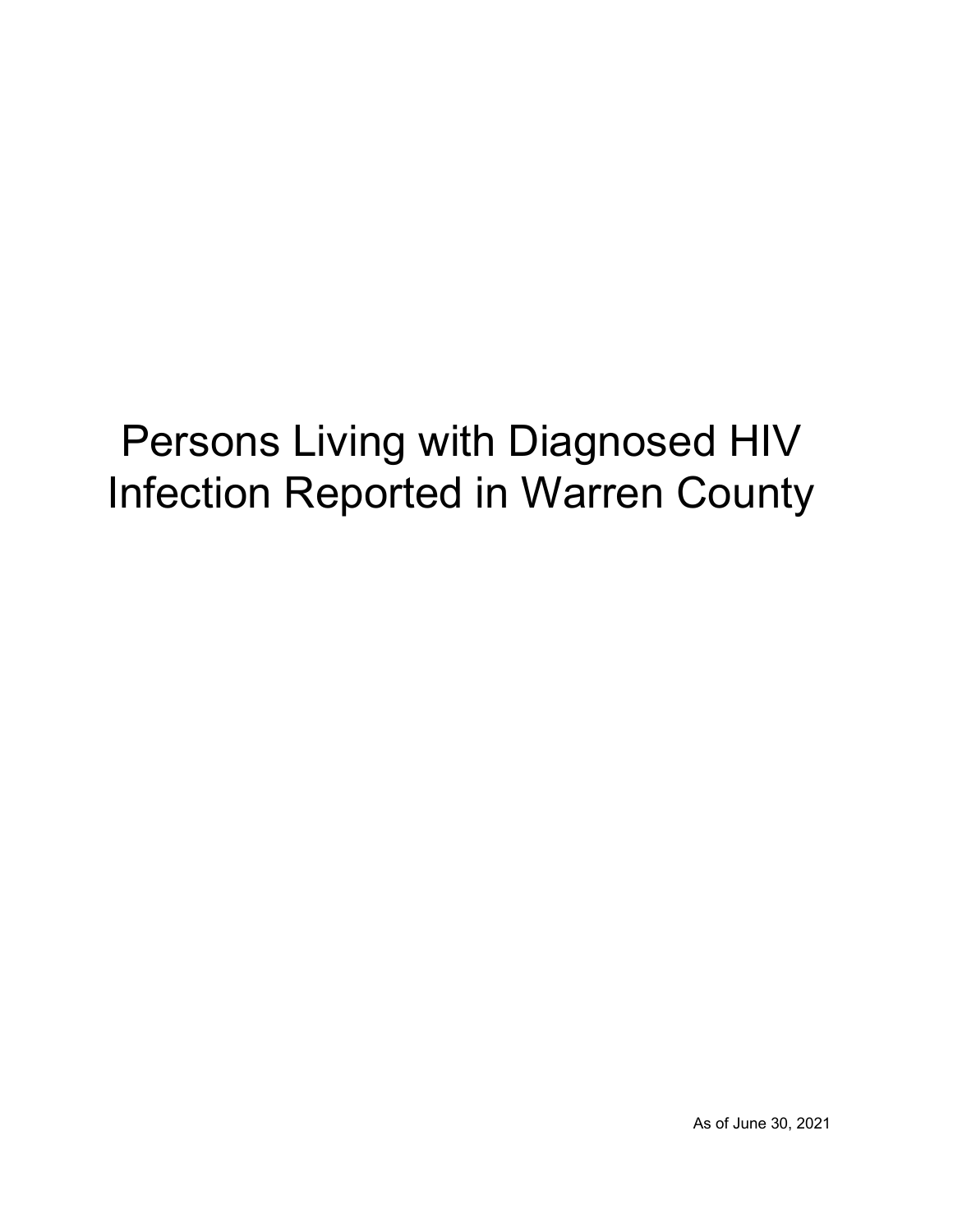|                                              |                   | Living with diagnosed HIV infection |                          |                       |                          | <b>Current Disease Status</b> |       |
|----------------------------------------------|-------------------|-------------------------------------|--------------------------|-----------------------|--------------------------|-------------------------------|-------|
| Characteristic                               |                   | in 2020                             |                          | <b>HIV (not AIDS)</b> |                          | <b>AIDS</b>                   |       |
|                                              | Rate <sup>a</sup> | No.                                 | $\%$                     | No.                   | %                        | No.                           | %     |
| Sex at birth                                 |                   |                                     |                          |                       |                          |                               |       |
| Males                                        | 126.7             | 152                                 | 80%                      | 79                    | 77%                      | 73                            | 85%   |
| Females                                      | 31.2              | 37                                  | 20%                      | 24                    | 23%                      | 13                            | 15%   |
| Age at end of year                           |                   |                                     |                          |                       |                          |                               |       |
| < 13                                         | $\star$           | 4                                   | 2%                       | 4                     | 4%                       |                               |       |
| 13-14                                        | $\star$           | $\overline{\phantom{a}}$            | $\overline{\phantom{a}}$ |                       | $\overline{\phantom{a}}$ |                               |       |
| 15-19                                        |                   | 2                                   | 1%                       | 2                     | 2%                       |                               |       |
| 20-24                                        | $\star$           | 2                                   | 1%                       | 1                     | 1%                       | 1                             | 1%    |
| 25-29                                        | 109.4             | 14                                  | 7%                       | 12                    | 12%                      | 2                             | 2%    |
| 30-34                                        | 140.1             | 20                                  | 11%                      | 16                    | 16%                      | 4                             | 5%    |
| 35-39                                        | 109.7             | 18                                  | 10%                      | 12                    | 12%                      | 6                             | 7%    |
| 40-44                                        | 117.5             | 19                                  | 10%                      | 11                    | 11%                      | 8                             | 9%    |
| 45-49                                        | 148.5             | 25                                  | 13%                      | 14                    | 14%                      | 11                            | 13%   |
| 50-54                                        | 164.5             | 28                                  | 15%                      | 12                    | 12%                      | 16                            | 19%   |
| 55-64                                        | 127.6             | 41                                  | 22%                      | 14                    | 14%                      | 27                            | 31%   |
| $65+$                                        | 43.8              | 16                                  | 8%                       | 5                     | 5%                       | 11                            | 13%   |
| Race/Ethnicity <sup>b</sup>                  |                   |                                     |                          |                       |                          |                               |       |
| American Indian/Alaska Native                | $\star$           | $\mathbf{1}$                        | 1%                       | $\blacksquare$        |                          | 1                             | 1%    |
| Asian/Pacific Islander                       | $\star$           | 4                                   | 2%                       | 4                     | 4%                       | $\overline{\phantom{a}}$      |       |
| Black/African-American                       | 283.9             | 24                                  | 13%                      | 10                    | 10%                      | 14                            | 16%   |
| Hispanic/Latinx                              | 108.0             | 8                                   | 4%                       | 4                     | 4%                       | 4                             | 5%    |
| White                                        | 72.8              | 147                                 | 78%                      | 83                    | 81%                      | 64                            | 74%   |
| Multi-Race                                   | 115.5             | 5                                   | $3%$                     | 2                     | 2%                       | 3                             | 3%    |
| Unknown                                      | $\star$           |                                     |                          |                       |                          |                               |       |
| Race/Ethnicity <sup>b</sup> and Sex at birth |                   |                                     |                          |                       |                          |                               |       |
| American Indian/Alaska Native Males          | $\star$           | 1                                   | 1%                       |                       |                          | 1                             | 1%    |
| American Indian/Alaska Native Females        | $^\star$          | ÷                                   |                          |                       |                          |                               |       |
| Asian/Pacific Islander Males                 | $\star$           | 3                                   | 2%                       | 3                     | 3%                       |                               |       |
| Asian/Pacific Islander Females               | $\star$           | 1                                   | 1%                       | 1                     | $1\%$                    |                               |       |
| Black/African-American Males                 | 320.2             | 17                                  | 9%                       | 6                     | 6%                       | 11                            | 13%   |
| Black/African-American Females               | 222.5             | 7                                   | $4\%$                    | 4                     | $4\%$                    | 3                             | $3%$  |
| Hispanic/Latino Males                        | 139.5             | 5                                   | $3%$                     | 3                     | $3%$                     | 2                             | 2%    |
| Hispanic/Latina Females                      | $\star$           | 3                                   | 2%                       | 1                     | 1%                       | $\boldsymbol{2}$              | 2%    |
| <b>White Males</b>                           | 123.4             | 124                                 | 66%                      | 67                    | 65%                      | 57                            | 66%   |
| <b>White Females</b>                         | 22.7              | 23                                  | 12%                      | 16                    | 16%                      | $\overline{7}$                | 8%    |
| <b>Multi-Race Males</b>                      | $\star$           | 2                                   | 1%                       |                       |                          | 2                             | 2%    |
| Multi-Race Females                           |                   | 3                                   | $2\%$                    | $\overline{c}$        | $2\%$                    | 1                             | $1\%$ |
| Unknown                                      | $\star$           |                                     |                          |                       |                          |                               |       |
| <b>Total</b>                                 | 79.3              | 189                                 |                          | 103                   |                          | 86                            |       |

### **Reported persons living with diagnosed HIV infection in 2020 by current disease status and selected characteristics, Warren County**

Living with diagnosed HIV infection represents all persons ever diagnosed and reported with HIV and/or AIDS who have not been reported as having died as of December 31, 2020. Persons living with diagnosed HIV infection represent persons living in Ohio as of December 31, 2020, regardless of whether the person was a resident of Ohio at time of initial HIV and/or AIDS diagnosis.

Asterisk (\*) indicates rate not calculated for case count <5 due to unstable rates. Dash (-) indicates no cases were reported for the given category.

a The rate is the number of persons living with diagnosed HIV infection per 100,000 population calculated using 2020 U.S. Census estimates.

ᵇ Hispanics/Latinx may be of any race. Persons with a race of American Indian/Alaska Native, Asian/Pacific Islander, Black/African-American, White, or Multi-Race are not-Hispanic. Asian/Pacific Islander includes Native Hawaiians.

Notes: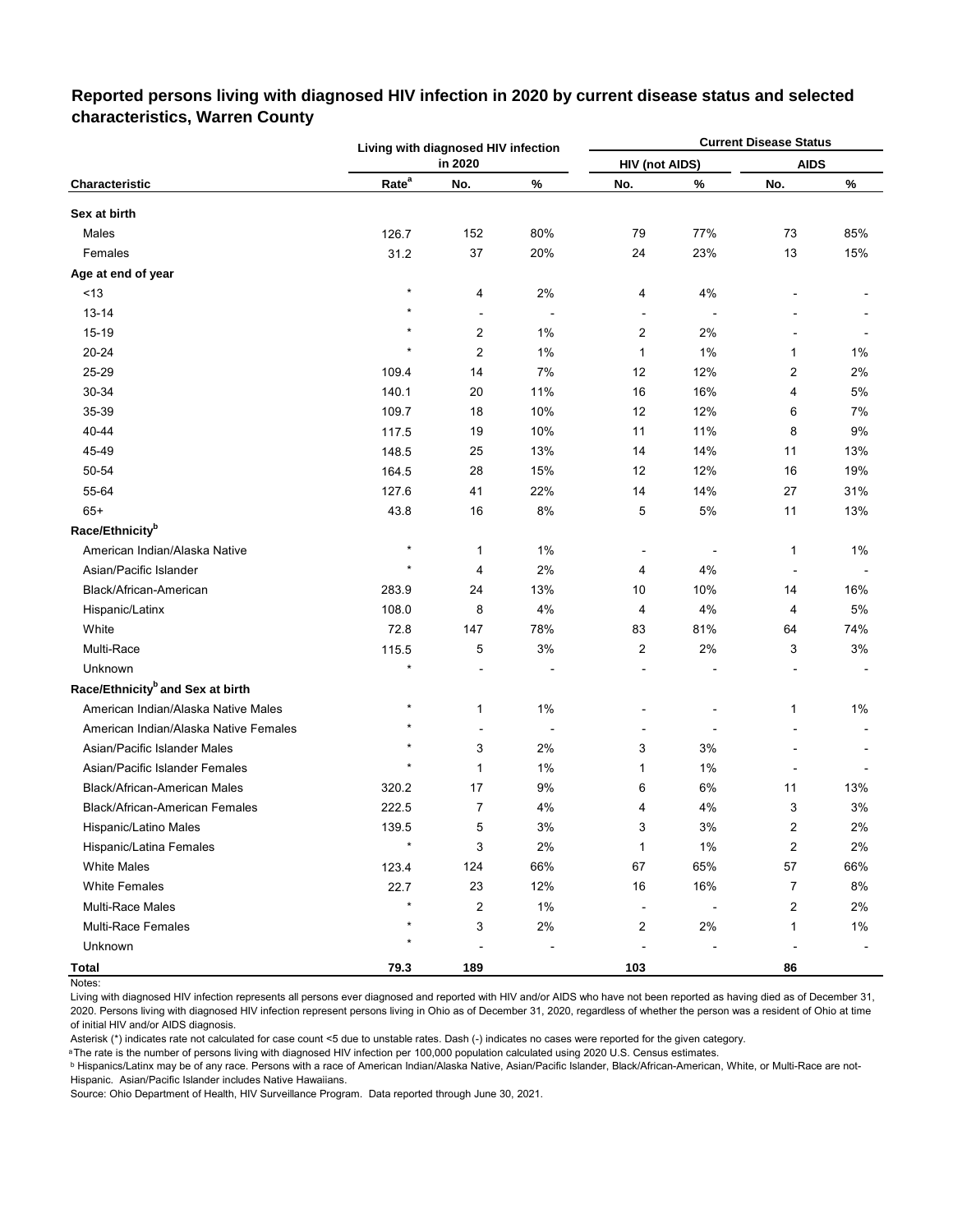|                                          | Living with diagnosed HIV infection<br>in 2020 |      |                |      | <b>Current Disease Status</b> |       |
|------------------------------------------|------------------------------------------------|------|----------------|------|-------------------------------|-------|
|                                          |                                                |      | HIV (not AIDS) |      | <b>AIDS</b>                   |       |
| <b>Transmission Category<sup>a</sup></b> | No.                                            | ℅    | No.            | %    | No.                           | %     |
| Male adult or adolescent                 |                                                |      |                |      |                               |       |
| Male-to-male sexual contact              | 99                                             | 66%  | 48             | 62%  | 51                            | 71%   |
| Injection drug use (IDU)                 | 7                                              | 5%   | 6              | 8%   | 1                             | $1\%$ |
| Male-to-male sexual contact and IDU      | 8                                              | 5%   | 3              | 4%   | 5                             | 7%    |
| Heterosexual contact                     | 8                                              | 5%   | 5              | 6%   | 3                             | 4%    |
| Other/unknown                            | 27                                             | 18%  | 15             | 19%  | 12                            | 17%   |
| Subtotal                                 | 149                                            | 100% | 77             | 100% | 72                            | 100%  |
| Female adult or adolescent               |                                                |      |                |      |                               |       |
| Injection drug use                       | 5                                              | 16%  | 5              | 25%  |                               |       |
| Heterosexual contact                     | 22                                             | 69%  | 13             | 65%  | 9                             | 75%   |
| Other/unknown                            | 5                                              | 16%  | $\overline{2}$ | 10%  | 3                             | 25%   |
| Subtotal                                 | 32                                             | 100% | 20             | 100% | 12                            | 100%  |
| Child (<13 yrs at diagnosis)             |                                                |      |                |      |                               |       |
| Perinatal                                | 5                                              | 63%  | 3              | 50%  | 2                             | 100%  |
| Other/unknown                            | 3                                              | 38%  | 3              | 50%  |                               |       |
| Subtotal                                 | 8                                              | 100% | 6              | 100% | $\overline{2}$                | 100%  |
| Total                                    | 189                                            |      | 103            |      | 86                            |       |

### **Reported persons living with diagnosed HIV infection in 2020 by current disease status and transmission category, Warren County**

## **Reported persons living with diagnosed HIV infection in 2020 by current disease status and exposure category, Warren County**

|                                                          | Living with diagnosed HIV infection |     | <b>Current Disease Status</b> |     |                |     |  |  |  |  |
|----------------------------------------------------------|-------------------------------------|-----|-------------------------------|-----|----------------|-----|--|--|--|--|
|                                                          | in 2020                             |     | <b>HIV (not AIDS)</b>         |     | <b>AIDS</b>    |     |  |  |  |  |
| <b>Exposure Category</b> <sup>b</sup>                    | No.                                 | %   | No.                           | %   | No.            | %   |  |  |  |  |
| Male-to-male sexual contact only                         | 96                                  | 51% | 47                            | 46% | 49             | 57% |  |  |  |  |
| Injection drug use (IDU) only                            | 3                                   | 2%  | 2                             | 2%  |                | 1%  |  |  |  |  |
| Heterosexual contact only                                | 30                                  | 16% | 18                            | 17% | 12             | 14% |  |  |  |  |
| Male-to-male sexual contact & IDU                        | 8                                   | 4%  | 3                             | 3%  | 5              | 6%  |  |  |  |  |
| IDU & Heterosexual contact                               | 9                                   | 5%  | 9                             | 9%  |                |     |  |  |  |  |
| Male-to-male sexual contact & Heterosexual contact       | 3                                   | 2%  |                               | 1%  | $\overline{2}$ | 2%  |  |  |  |  |
| Male-to-male sexual contact & IDU & Heterosexual contact |                                     |     |                               |     |                |     |  |  |  |  |
| Perinatal exposure                                       | 5                                   | 3%  | 3                             | 3%  | 2              | 2%  |  |  |  |  |
| Other/unknown                                            | 35                                  | 19% | 20                            | 19% | 15             | 17% |  |  |  |  |
| Total                                                    | 189                                 |     | 103                           |     | 86             |     |  |  |  |  |

Notes:

Living with diagnosed HIV infection represents all persons ever diagnosed and reported with HIV and/or AIDS who have not been reported as having died as of December 31, 2020. Persons living with diagnosed HIV infection represent persons living in Ohio as of December 31, 2020, regardless of whether the person was a resident of Ohio at time of initial HIV and/or AIDS diagnosis.

Dash (-) indicates no cases were reported for the given category.

a Transmission categories are mutually exclusive, hierarchical risk categories determined by the CDC and system-calculated using sex at birth and risk factor history to determine mode of transmission. A person with multiple risks is only represented in the highest category based on the CDC hierarchical algorithm. Thus, transgender women are included in the male-to-male sexual contact transmission category if assigned male at birth and risk factor history indicates sex with males. Please note this is for the categorization of HIV transmission categories only and not to describe sexual orientation.

**b** Exposure categories are mutually exclusive risk categories. All possible combinations of risks are represented among exposure categories. A person with multiple risks is represented in the exposure category identifying all the reported ways in which that person may have been exposed to HIV.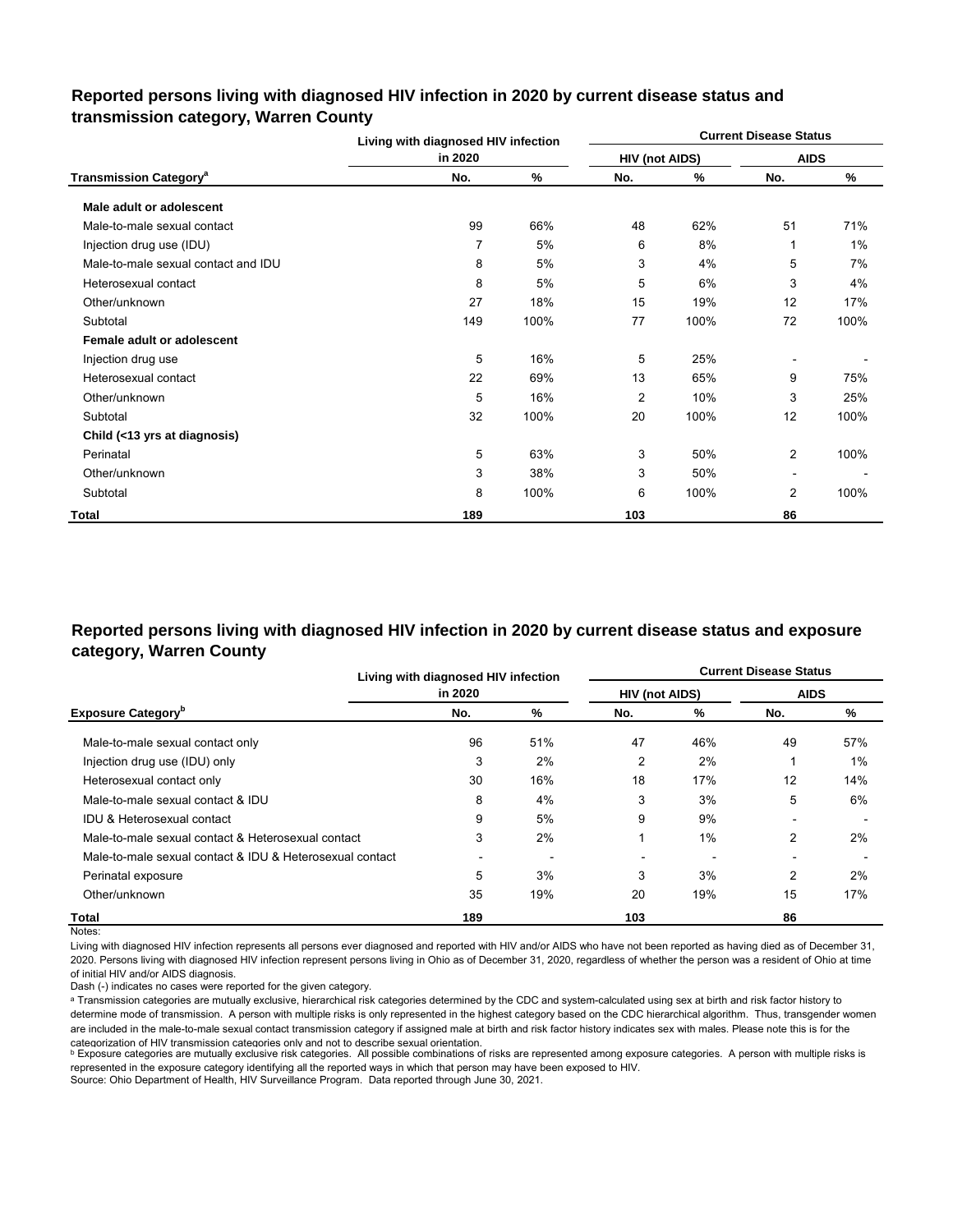|                                           | Living with diagnosed HIV infection in 2020 |                          |                                         |                          |                                   |                          |                                  |                          |                          |      |                   |      |                          |                          |
|-------------------------------------------|---------------------------------------------|--------------------------|-----------------------------------------|--------------------------|-----------------------------------|--------------------------|----------------------------------|--------------------------|--------------------------|------|-------------------|------|--------------------------|--------------------------|
|                                           | American<br>Indian/Alaska<br><b>Native</b>  |                          | <b>Asian/Pacific</b><br><b>Islander</b> |                          | <b>Black/African-</b><br>American |                          | Hispanic/<br>Latinx <sup>a</sup> |                          | White                    |      | <b>Multi-Race</b> |      | <b>Unknown</b>           |                          |
| <b>Transmission Category</b> <sup>c</sup> | No.                                         | %                        | No.                                     | %                        | No.                               | %                        | No.                              | %                        | No.                      | %    | No.               | %    | No.<br>%                 |                          |
| Male adult or adolescent                  |                                             |                          |                                         |                          |                                   |                          |                                  |                          |                          |      |                   |      |                          |                          |
| Male-to-male sexual contact               | $\overline{\phantom{0}}$                    |                          |                                         | 50%                      | 11                                | 65%                      | 3                                | 60%                      | 83                       | 68%  |                   | 50%  | $\overline{\phantom{0}}$ | $\overline{\phantom{0}}$ |
| Injection drug use (IDU)                  |                                             | 100%                     |                                         | $\overline{\phantom{0}}$ |                                   | $\overline{\phantom{a}}$ | $\overline{\phantom{a}}$         | $\overline{\phantom{a}}$ | 6                        | 5%   |                   |      | $\overline{\phantom{0}}$ | $\overline{\phantom{0}}$ |
| Male-to-male sexual contact and IDU       |                                             |                          |                                         |                          |                                   | 6%                       |                                  |                          | 6                        | 5%   |                   | 50%  | $\overline{\phantom{0}}$ | $\overline{\phantom{0}}$ |
| Heterosexual contact                      | $\overline{\phantom{a}}$                    | $\overline{\phantom{0}}$ |                                         | 50%                      |                                   | 12%                      |                                  | 20%                      |                          | 3%   |                   |      |                          | $\overline{\phantom{0}}$ |
| Other/unknown                             |                                             |                          |                                         |                          |                                   | 18%                      |                                  | 20%                      | 23                       | 19%  |                   |      |                          | $\overline{\phantom{0}}$ |
| Subtotal                                  |                                             | 100%                     |                                         | 2 100%                   | 17                                | 100%                     | 5                                | 100%                     | 122                      | 100% | $\overline{2}$    | 100% |                          | $\overline{\phantom{0}}$ |
| Female adult or adolescent                |                                             |                          |                                         |                          |                                   |                          |                                  |                          |                          |      |                   |      |                          |                          |
| Injection drug use                        |                                             | $\overline{\phantom{0}}$ |                                         | $\overline{\phantom{0}}$ |                                   |                          |                                  |                          | 5                        | 24%  |                   |      |                          |                          |
| Heterosexual contact                      |                                             |                          | $\overline{\phantom{0}}$                | $\overline{a}$           |                                   | 80%                      | 3                                | 100%                     | 12                       | 57%  | 3                 | 100% |                          |                          |
| Other/unknown                             |                                             | $\overline{\phantom{0}}$ | $\overline{\phantom{0}}$                | $\overline{a}$           |                                   | 20%                      |                                  |                          |                          | 19%  |                   |      | $\overline{\phantom{0}}$ | $\overline{\phantom{a}}$ |
| Subtotal                                  |                                             |                          |                                         | $\overline{a}$           | 5                                 | 100%                     | 3                                | 100%                     | 21                       | 100% | 3                 | 100% | $\overline{\phantom{a}}$ | $\overline{\phantom{a}}$ |
| Child (<13 yrs at diagnosis)              |                                             |                          |                                         |                          |                                   |                          |                                  |                          |                          |      |                   |      |                          |                          |
| Perinatal                                 | $\overline{\phantom{a}}$                    | $\overline{\phantom{0}}$ | $\overline{a}$                          | $\overline{\phantom{a}}$ |                                   | 50%                      | $\overline{a}$                   | $\overline{\phantom{a}}$ | 4                        | 100% |                   |      |                          |                          |
| Other/unknown                             | $\overline{\phantom{a}}$                    | $\overline{\phantom{a}}$ | $\mathbf{2}$                            | 100%                     |                                   | 50%                      | $\overline{\phantom{a}}$         | $\overline{\phantom{a}}$ | $\overline{\phantom{0}}$ |      |                   |      |                          | $\overline{\phantom{0}}$ |
| Subtotal                                  | $\overline{\phantom{0}}$                    |                          | $\mathbf{2}^{\circ}$                    | 100%                     |                                   | 100%                     |                                  | $\overline{\phantom{a}}$ | 4                        | 100% |                   |      |                          |                          |
| Total                                     |                                             |                          |                                         |                          | 24                                |                          | 8                                |                          | 147                      |      |                   |      | $\overline{\phantom{a}}$ |                          |

© Transmission categories are mutually exclusive, hierarchical risk categories determined by the CDC and system-calculated using sex at birth and risk factor history to determine mode of transmission. A person with multip hierarchical algorithm. Thus, transgender women are included in the male-to-male sexual contact transmission category if assigned male at birth and risk factor history indicates sex with males. Please note this is for the sexual orientation.

<sup>d</sup> Exposure categories are mutually exclusive risk categories. All possible combinations of risks are represented among exposure categories. A person with multiple risks is represented in the exposure category identifying

Living with diagnosed HIV infection represents all persons ever diagnosed and reported with HIV and/or AIDS who have not been reported as having died as of December 31, 2020. Persons living with diagnosed HIV infection rep regardless of whether the person was a resident of Ohio at time of initial HIV and/or AIDS diagnosis.

#### Notes:

#### **Reported persons living with diagnosed HIV infection in 2020 by race/ethnicity and transmission category, Warren County**

|                    |                   | American Indian/Alaska Native |   | <b>Asian/Pacific Islander</b> |               | <b>Black/African-American</b> |                   | Hispanic/ Latinx <sup>a</sup> |     | White             |     |                          | <b>Multi-Race</b> |                          |       | <b>Unknown</b>    |     |     |     |   |
|--------------------|-------------------|-------------------------------|---|-------------------------------|---------------|-------------------------------|-------------------|-------------------------------|-----|-------------------|-----|--------------------------|-------------------|--------------------------|-------|-------------------|-----|-----|-----|---|
| Age at end of year | Rate <sup>b</sup> | No.                           | % | Rate <sup>p</sup>             | No.           | %                             | Rate <sup>r</sup> | No.                           | %   | Rate <sup>"</sup> | No. | %                        | Rate <sup>r</sup> | No.                      | %     | Rate <sup>"</sup> | No. | %   | No. | % |
| ~13                |                   | $5$                           |   |                               | 2             | 50%                           |                   |                               | 4%  |                   |     |                          |                   |                          | $1\%$ |                   |     |     |     |   |
| $13 - 14$          |                   |                               |   |                               |               |                               |                   |                               |     |                   |     |                          |                   | $\overline{\phantom{0}}$ |       |                   |     |     |     |   |
| $15 - 19$          |                   | <5                            |   |                               |               |                               |                   |                               | 4%  |                   |     |                          |                   |                          | 1%    |                   |     |     |     |   |
| 20-24              |                   |                               |   |                               |               |                               |                   |                               |     |                   |     |                          |                   |                          | 1%    |                   |     |     |     |   |
| 25-29              |                   | <5                            |   |                               |               |                               |                   |                               | 8%  |                   |     | $\overline{\phantom{0}}$ | 115.6             | 12                       | 8%    |                   |     |     |     |   |
| 30-34              |                   | <5                            |   |                               |               |                               |                   |                               | 13% |                   |     | 13%                      | 131.8             | 15                       | 10%   |                   |     | 20% |     |   |
| 35-39              |                   |                               |   |                               |               |                               |                   |                               | 8%  |                   |     | 25%                      | 107.9             | 14                       | 10%   |                   |     |     |     |   |
| 40-44              |                   |                               |   |                               |               |                               |                   |                               | 17% |                   |     | $\overline{\phantom{0}}$ | 107.4             | 14                       | 10%   |                   |     | 20% |     |   |
| 45-49              |                   | < 5                           |   |                               | $\mathcal{P}$ | 50%                           |                   |                               | 13% | $\star$           |     | 25%                      | 128.3             | 18                       | 12%   |                   |     |     |     |   |
| 50-54              |                   | <5                            |   |                               |               | $\overline{\phantom{a}}$      | 829.2             |                               | 21% | $\star$           |     | 13%                      | 148.8             | 22                       | 15%   |                   |     |     |     |   |
| 55-64              |                   |                               |   |                               |               |                               |                   |                               | 13% | $\star$           |     | 13%                      | 115.9             | 34                       | 23%   |                   | 3   | 60% |     |   |
| $65+$              |                   | <5                            |   |                               |               |                               |                   |                               |     |                   |     | 13%                      | 40.7              | 14                       | 10%   |                   |     |     |     |   |
| <b>Total</b>       |                   |                               |   |                               |               |                               | 283.9             | 24                            |     | 108.0             |     |                          | 72.8              | 147                      |       | 115.5             |     |     |     |   |

#### **Reported persons living with diagnosed HIV infection in 2020 by race/ethnicity and age, Warren County**

#### **Living with diagnosed HIV infection in 2020**

#### **Reported persons living with diagnosed HIV infection in 2020 by race/ethnicity and exposure category, Warren County**

#### **Living with diagnosed HIV infection in 2020**

Source: Ohio Department of Health, HIV Surveillance Program. Data reported through June 30, 2021.

|                                                          | American<br>Indian/Alaska<br><b>Native</b> |                          | <b>Asian/Pacific</b><br>Islander |                          | <b>Black/African-</b><br>American |                          | Hispanic/<br>Latinx <sup>a</sup> |                          | White |                          | <b>Multi-Race</b> |     | <b>Unknown</b> |   |
|----------------------------------------------------------|--------------------------------------------|--------------------------|----------------------------------|--------------------------|-----------------------------------|--------------------------|----------------------------------|--------------------------|-------|--------------------------|-------------------|-----|----------------|---|
| <b>Exposure Category<sup>d</sup></b>                     | No.                                        |                          | No.                              |                          | No.                               |                          | No.                              |                          | No.   |                          | No.               |     | No.            | % |
| Male-to-male sexual contact only                         |                                            |                          |                                  | 25%                      | 11                                | 46%                      | c                                | 38%                      | 80    | 54%                      |                   | 20% |                |   |
| Injection drug use (IDU) only                            |                                            | 100%                     |                                  | $\overline{\phantom{a}}$ | $\overline{\phantom{a}}$          | $\overline{\phantom{a}}$ |                                  |                          |       | $1\%$                    |                   |     |                |   |
| Heterosexual contact only                                |                                            | $\overline{\phantom{a}}$ |                                  | 25%                      | 6                                 | 25%                      |                                  | 50%                      | 16    | 11%                      |                   | 60% |                |   |
| Male-to-male sexual contact & IDU                        |                                            |                          |                                  | $\overline{\phantom{a}}$ |                                   | 4%                       |                                  | $\overline{\phantom{a}}$ |       | 4%                       |                   | 20% |                |   |
| IDU & Heterosexual contact                               | $\overline{\phantom{0}}$                   | $\overline{\phantom{a}}$ | $\overline{\phantom{a}}$         | $\overline{\phantom{a}}$ | $\overline{\phantom{a}}$          | $\sim$                   | $\sim$                           | $\overline{\phantom{a}}$ |       | 6%                       |                   |     |                |   |
| Male-to-male sexual contact & Heterosexual contact       |                                            | -                        | $\overline{\phantom{a}}$         | $\overline{\phantom{a}}$ | $\overline{\phantom{0}}$          | $\overline{\phantom{a}}$ |                                  | . .                      | ◠     | 2%                       |                   |     |                |   |
| Male-to-male sexual contact & IDU & Heterosexual contact | $\overline{\phantom{0}}$                   |                          |                                  | $\overline{\phantom{0}}$ |                                   | $\overline{\phantom{a}}$ |                                  |                          |       | $\overline{\phantom{0}}$ |                   |     |                |   |
| Perinatal exposure                                       | $\sim$                                     |                          |                                  | $\overline{\phantom{0}}$ |                                   | 4%                       |                                  |                          |       | 3%                       |                   |     |                |   |
| Other/unknown                                            | $\sim$                                     | $\overline{\phantom{a}}$ | ົ                                | 50%                      |                                   | 21%                      |                                  | 13%                      | 27    | 18%                      |                   |     |                |   |
| Total                                                    |                                            |                          |                                  |                          | 24                                |                          |                                  |                          | 147   |                          |                   |     |                |   |

ᵇ The rate is the number of persons living with diagnosed HIV infection per 100,000 population calculated using U.S. Census estimates for that year.

Asterisk (\*) indicates rate not calculated because census data unavailable or for case count <5 due to unstable rates. Dash (-) indicates no cases were reported for the given category.

a Hispanics/Latinx may be of any race. Persons with a race of American Indian/Alaska Native, Asian/Pacific Islander, Black/African-American, White, or Multi-Race are not-Hispanic. Asian/Pacific Islander includes Native Haw

#### HIV.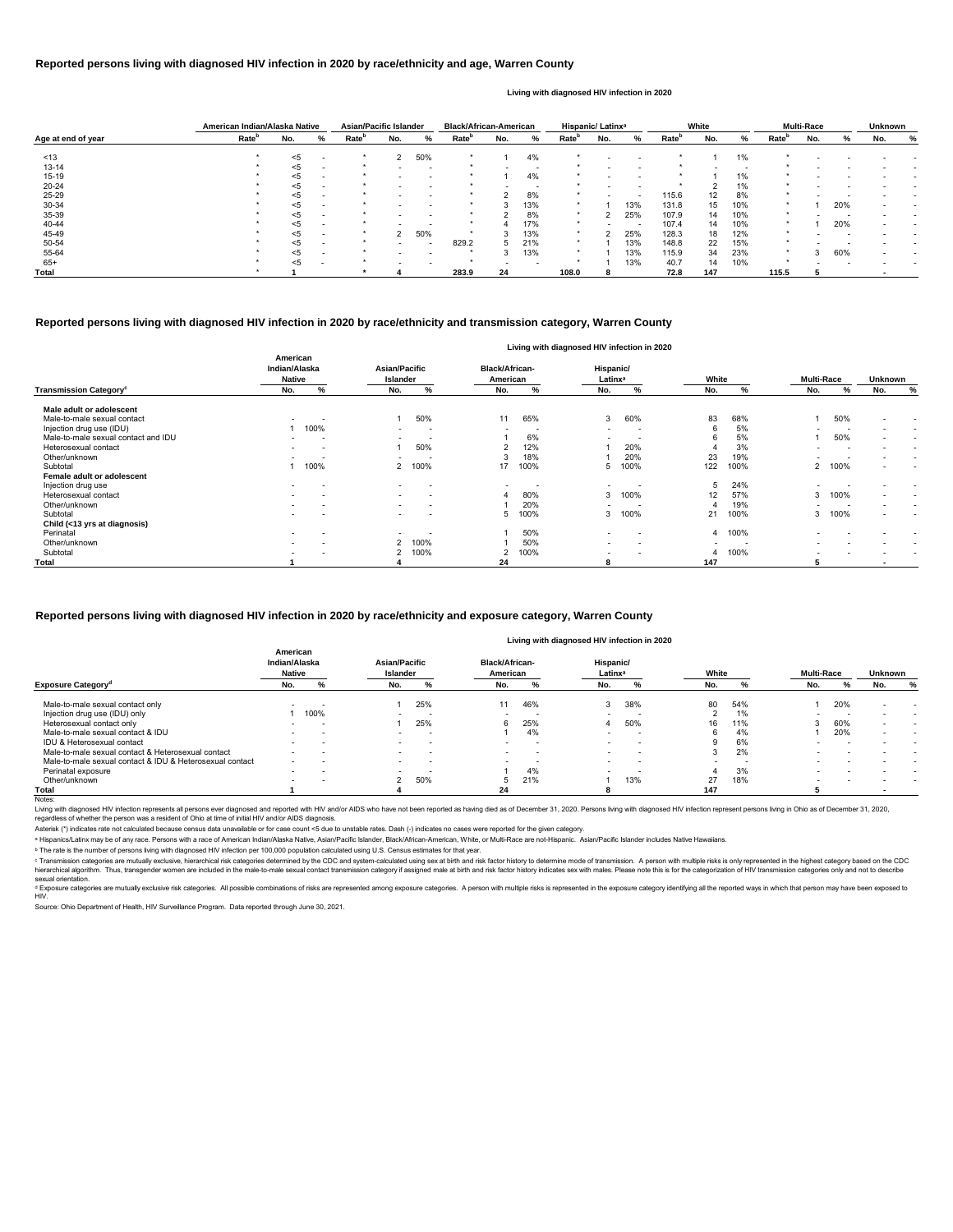### **Trends in reported persons living with diagnosed HIV infection by year of diagnosis and selected characteristics, Warren County, 2016-2020**

**Living with Diagnosed HIV Infection**

|                                              | 2016              |                |     |                   | 2017           |     |                   | 2018           |       |                   | 2019                    |                          | 2020              |                |       |
|----------------------------------------------|-------------------|----------------|-----|-------------------|----------------|-----|-------------------|----------------|-------|-------------------|-------------------------|--------------------------|-------------------|----------------|-------|
| <b>Characteristic</b>                        | Rate <sup>a</sup> | No.            | %   | Rate <sup>a</sup> | No.            | %   | Rate <sup>a</sup> | No.            | %     | Rate <sup>a</sup> | No.                     | %                        | Rate <sup>a</sup> | No.            | %     |
| Sex at birth                                 |                   |                |     |                   |                |     |                   |                |       |                   |                         |                          |                   |                |       |
| Males                                        | 97.3              | 111            | 83% | 100.9             | 116            | 83% | 108.8             | 127            | 82%   | 115.8             | 137                     | 78%                      | 126.7             | 152            | 80%   |
| Females                                      | 19.5              | 22             | 17% | 21.1              | 24             | 17% | 24.2              | 28             | 18%   | 33.5              | 39                      | 22%                      | 31.2              | 37             | 20%   |
| Age at end of year                           |                   |                |     |                   |                |     |                   |                |       |                   |                         |                          |                   |                |       |
| < 13                                         | $\star$           | 3              | 2%  |                   | 4              | 3%  | $\star$           | 4              | 3%    | $\ast$            | 4                       | 2%                       |                   | 4              | 2%    |
| $13 - 14$                                    | $^\star$          |                |     | ×                 |                |     | $\star$           |                | 1%    | $\ast$            | $\mathbf{1}$            | 1%                       | *                 |                |       |
| 15-19                                        | $\star$           |                | ٠   | $\star$           | $\overline{2}$ | 1%  | $\star$           |                | 1%    | $\star$           |                         | $\overline{\phantom{a}}$ | $\star$           | $\overline{2}$ | 1%    |
| 20-24                                        | 39.7              | 5              | 4%  | $\star$           | 4              | 3%  | $\star$           | 4              | 3%    | $\star$           | 4                       | 2%                       |                   | $\overline{2}$ | 1%    |
| 25-29                                        | 51.0              | 6              | 5%  | 59.5              | 7              | 5%  | 114.4             | 14             | 9%    | 136.5             | 17                      | 10%                      | 109.4             | 14             | 7%    |
| 30-34                                        | 88.7              | 12             | 9%  | 66.9              | 9              | 6%  | 94.9              | 13             | 8%    | 92.7              | 13                      | 7%                       | 140.1             | 20             | 11%   |
| 35-39                                        | 93.0              | 14             | 11% | 84.3              | 13             | 9%  | 81.6              | 13             | 8%    | 93.6              | 15                      | 9%                       | 109.7             | 18             | 10%   |
| 40-44                                        | 57.0              | 9              | 7%  | 115.5             | 18             | 13% | 103.0             | 16             | 10%   | 125.9             | 20                      | 11%                      | 117.5             | 19             | 10%   |
| 45-49                                        | 151.8             | 27             | 20% | 141.2             | 25             | 18% | 125.9             | 22             | 14%   | 133.5             | 23                      | 13%                      | 148.5             | 25             | 13%   |
| 50-54                                        | 143.9             | 25             | 19% | 122.7             | 21             | 15% | 129.3             | 22             | 14%   | 160.7             | 27                      | 15%                      | 164.5             | 28             | 15%   |
| 55-64                                        | 95.8              | 28             | 21% | 100.0             | 30             | 21% | 113.8             | 35             | 23%   | 123.7             | 39                      | 22%                      | 127.6             | 41             | 22%   |
| $65+$                                        | $\star$           | 4              | 3%  | 21.6              | 7              | 5%  | 29.7              | 10             | 6%    | 37.2              | 13                      | 7%                       | 43.8              | 16             | 8%    |
| Race/Ethnicity <sup>b</sup>                  |                   |                |     |                   |                |     |                   |                |       |                   |                         |                          |                   |                |       |
| American Indian/Alaska Native                | $\ast$            | -1             | 1%  |                   | 1              | 1%  | $\star$           |                | 1%    | $\ast$            | $\mathbf 1$             | 1%                       |                   | 1              | 1%    |
| Asian/Pacific Islander                       | $\star$           | 3              | 2%  | $^\star$          | 3              | 2%  | $\star$           | 4              | 3%    | $^\star$          | 3                       | 2%                       | $\star$           | 4              | 2%    |
| Black/African-American                       | 239.0             | 19             | 14% | 238.1             | 19             | 14% | 276.5             | 23             | 15%   | 308.3             | 26                      | 15%                      | 283.9             | 24             | 13%   |
| Hispanic/Latinx                              | 113.6             | $\overline{7}$ | 5%  | 96.7              | 6              | 4%  | 106.8             | 7              | 5%    | 102.4             | 7                       | 4%                       | 108.0             | 8              | 4%    |
| White                                        | 50.7              | 100            | 75% | 53.1              | 105            | 75% | 56.8              | 113            | 73%   | 66.9              | 134                     | 76%                      | 72.8              | 147            | 78%   |
| Multi-Race                                   | $\star$           | 3              | 2%  | 171.0             | 6              | 4%  | 188.0             | 7              | 5%    | 126.2             | 5                       | 3%                       | 115.5             | 5              | 3%    |
| Unknown                                      |                   |                |     |                   |                |     |                   |                |       |                   |                         |                          |                   |                |       |
| Race/Ethnicity <sup>b</sup> and Sex at birth |                   |                |     |                   |                |     |                   |                |       |                   |                         |                          |                   |                |       |
| American Indian/Alaska Native Males          | $^\star$          | $\mathbf{1}$   | 1%  |                   | 1              | 1%  | $\star$           | 1              | 1%    | $\star$           | $\mathbf{1}$            | 1%                       |                   | -1             | $1\%$ |
| American Indian/Alaska Native Females        |                   |                |     |                   |                |     |                   |                |       |                   |                         |                          |                   |                |       |
| Asian/Pacific Islander Males                 |                   | $\overline{2}$ | 2%  | $\star$           | 2              | 1%  | $\star$           | 2              | 1%    | $\star$           | 2                       | 1%                       | *                 | 3              | 2%    |
| Asian/Pacific Islander Females               | $\ast$            | $\mathbf{1}$   | 1%  | ×                 | $\mathbf{1}$   | 1%  | $\star$           | $\overline{c}$ | 1%    | $\star$           | $\mathbf{1}$            | 1%                       |                   | $\overline{1}$ | 1%    |
| Black/African-American Males                 | 215.9             | 11             | 8%  | 219.8             | 11             | 8%  | 286.3             | 15             | 10%   | 294.3             | 16                      | 9%                       | 320.2             | 17             | 9%    |
| <b>Black/African-American Females</b>        | 280.2             | 8              | 6%  | 268.9             | 8              | 6%  | 259.9             | 8              | 5%    | 333.7             | 10                      | 6%                       | 222.5             | 7              | 4%    |
| Hispanic/Latino Males                        | 199.5             | 6              | 5%  | 165.5             | 5              | 4%  | 184.8             | 6              | 4%    | 147.9             | 5                       | 3%                       | 139.5             | 5              | 3%    |
| Hispanic/Latina Females                      |                   | $\mathbf 1$    | 1%  |                   | 1              | 1%  | $\star$           |                | 1%    |                   | $\overline{c}$          | 1%                       |                   | 3              | 2%    |
| <b>White Males</b>                           | 90.6              | 89             | 67% | 94.5              | 93             | 66% | 98.9              | 98             | 63%   | 110.2             | 110                     | 63%                      | 123.4             | 124            | 66%   |
| <b>White Females</b>                         | 11.1              | 11             | 8%  | 12.1              | 12             | 9%  | 15.0              | 15             | 10%   | 23.9              | 24                      | 14%                      | 22.7              | 23             | 12%   |
| Multi-Race Males                             | $\star$           | $\overline{2}$ | 2%  |                   | 4              | 3%  | 268.8             | 5              | 3%    | $\ast$            | 3                       | 2%                       |                   | 2              | 1%    |
| Multi-Race Females                           | $^\star$          | 1              | 1%  | *                 | 2              | 1%  | $\star$           | 2              | $1\%$ | $\star$           | $\overline{\mathbf{c}}$ | 1%                       |                   | 3              | 2%    |
| Unknown                                      |                   |                |     |                   |                |     | $\star$           |                |       |                   |                         |                          |                   |                |       |
| <b>Total</b>                                 | 58.6              | 133            |     | 61.2              | 140            |     | 66.8              | 155            |       | 75.0              | 176                     |                          | 79.3              | 189            |       |
| Notes:                                       |                   |                |     |                   |                |     |                   |                |       |                   |                         |                          |                   |                |       |

Living with diagnosed HIV infection by year (2016-2020) represents all persons ever diagnosed and reported with HIV and/or AIDS who have not been reported as having died as of December 31 of the corresponding year. Persons living with diagnosed HIV infection represent persons living in Ohio as of December 31 of the corresponding year, regardless of whether the person was a resident of Ohio at time of initial HIV and/or AIDS diagnosis.

Asterisk (\*) indicates rate not calculated for case count <5 due to unstable rates. Dash (-) indicates no cases were reported for the given category.

<sup>a</sup> The rate is the number of persons living with diagnosed HIV infection per 100,000 population calculated using U.S. Census estimates for that year.

ᵇ Hispanics/Latinx may be of any race. Persons with a race of American Indian/Alaska Native, Asian/Pacific Islander, Black/African-American, White, or Multi-Race are not-Hispanic. Asian/Pacific Islander includes Native Hawaiians.